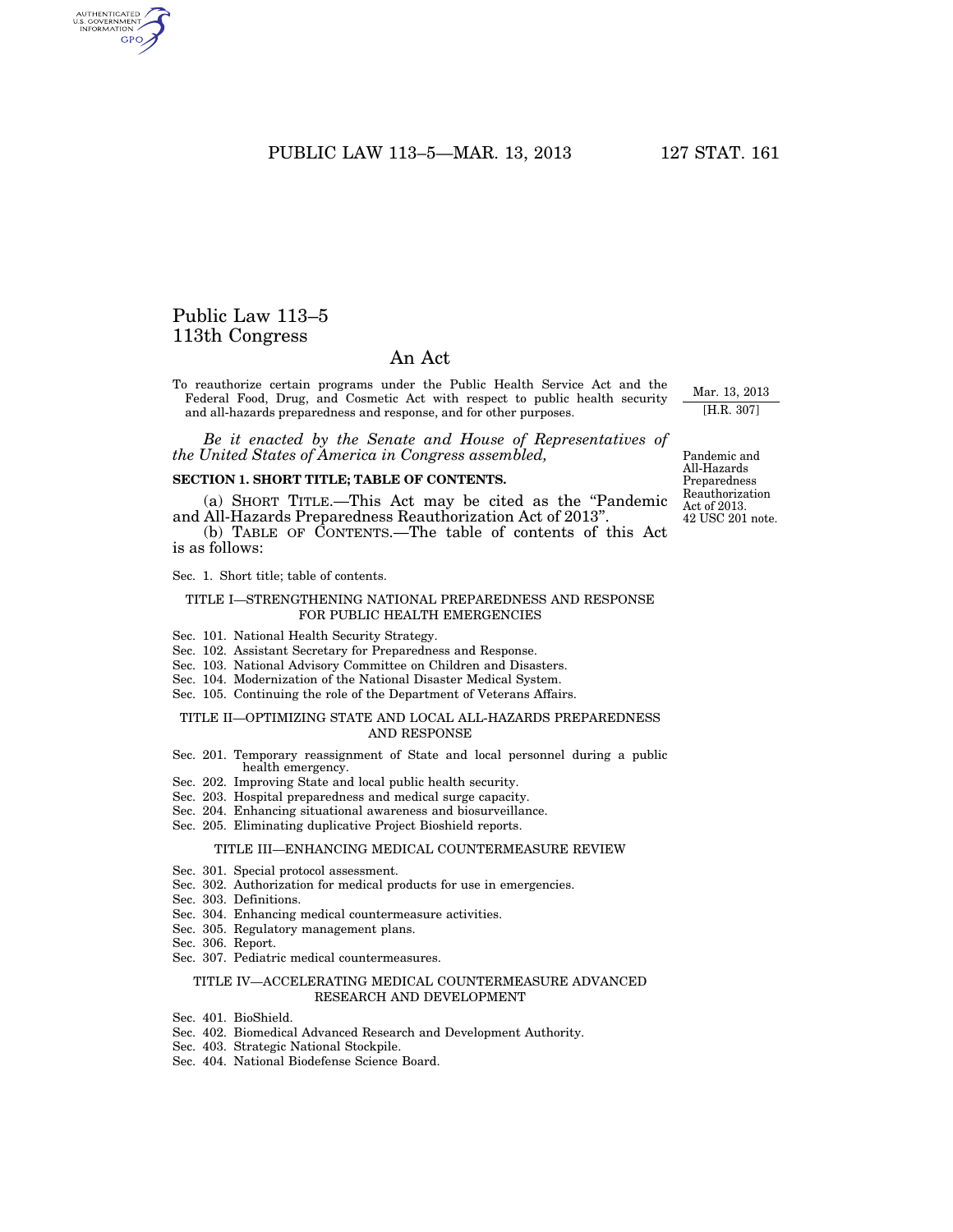# **TITLE I—STRENGTHENING NATIONAL PREPAREDNESS AND RESPONSE FOR PUBLIC HEALTH EMERGENCIES**

### **SEC. 101. NATIONAL HEALTH SECURITY STRATEGY.**

(a) IN GENERAL.—Section 2802 of the Public Health Service Act (42 U.S.C. 300hh–1) is amended—

(1) in subsection (a)(1), by striking "2009" and inserting "2014"; and

 $(2)$  in subsection  $(b)$ —

 $(A)$  in paragraph  $(1)(A)$ , by inserting ", including drills and exercises to ensure medical surge capacity for events without notice" after "exercises"; and

(B) in paragraph (3)—

(i) in the matter preceding subparagraph (A)—

(I) by striking ''facilities), and trauma care'' and inserting ''and ambulatory care facilities and which may include dental health facilities), and trauma care, critical care,''; and

(II) by inserting ''(including related availability, accessibility, and coordination)'' after ''public health emergencies'';

 $(iii)$  in subparagraph  $(A)$ , by inserting "and trauma" after "medical";

(iii) in subparagraph (B), by striking ''Medical evacuation and fatality management'' and inserting ''Fatality management'';

(iv) by redesignating subparagraphs (C), (D), and

 $(E)$  as subparagraphs  $(D)$ ,  $(E)$ , and  $(F)$ , respectively; (v) by inserting after subparagraph (B), the following the new subparagraph:

''(C) Coordinated medical triage and evacuation to appropriate medical institutions based on patient medical need, taking into account regionalized systems of care.'';

 $(vi)$  in subparagraph  $(E)$ , as redesignated by clause (iv), by inserting ''(which may include such dental health assets)'' after ''medical assets''; and

(vii) by adding at the end the following:

''(G) Optimizing a coordinated and flexible approach to the medical surge capacity of hospitals, other health care facilities, critical care, trauma care (which may include trauma centers), and emergency medical systems.'';

(C) in paragraph (4)—

(i) in subparagraph (A), by inserting '', including the unique needs and considerations of individuals with disabilities," after "medical needs of at-risk individuals"; and

(ii) in subparagraph (B), by inserting ''the'' before "purpose of this section"; and

(D) by adding at the end the following:

''(7) COUNTERMEASURES.—

''(A) Promoting strategic initiatives to advance countermeasures to diagnose, mitigate, prevent, or treat harm from any biological agent or toxin, chemical, radiological,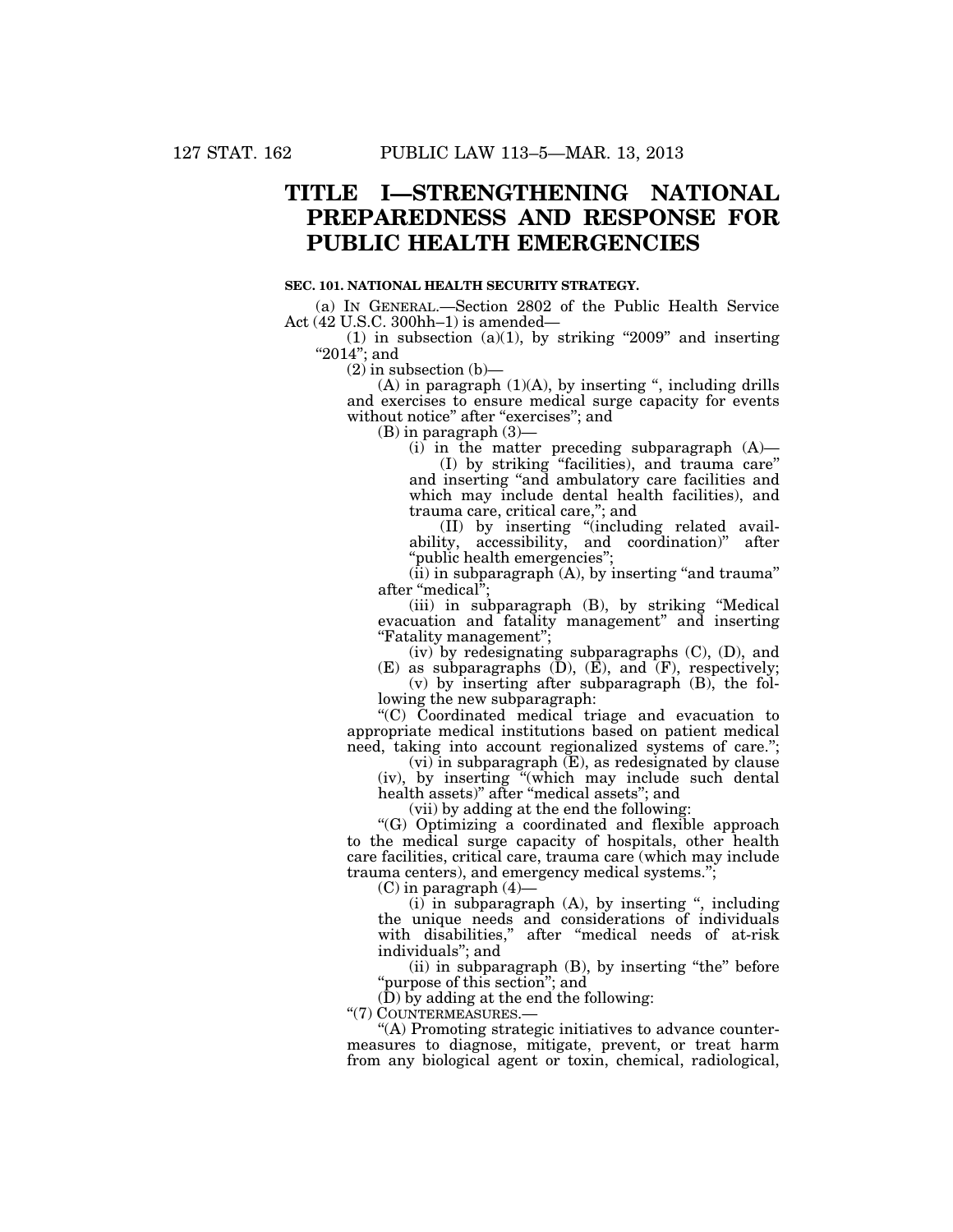or nuclear agent or agents, whether naturally occurring, unintentional, or deliberate.

Definition.

''(B) For purposes of this paragraph, the term 'countermeasures' has the same meaning as the terms 'qualified countermeasures' under section 319F–1, 'qualified pandemic and epidemic products' under section 319F–3, and 'security countermeasures' under section 319F–2.

''(8) MEDICAL AND PUBLIC HEALTH COMMUNITY RESIL- IENCY.—Strengthening the ability of States, local communities, and tribal communities to prepare for, respond to, and be resilient in the event of public health emergencies, whether naturally occurring, unintentional, or deliberate by—

''(A) optimizing alignment and integration of medical and public health preparedness and response planning and capabilities with and into routine daily activities; and

''(B) promoting familiarity with local medical and public health systems.''.

(b) AT-RISK INDIVIDUALS.—Section 2814 of the Public Health Service Act (42 U.S.C. 300hh–16) is amended—

 $(1)$  by striking paragraphs  $(5)$ ,  $(7)$ , and  $(8)$ ;

(2) in paragraph  $(4)$ , by striking "2811(b)(3)(B)" and inserting "2802(b)(4) $\overline{(B)}$ ";

(3) by redesignating paragraphs (1) through (4) as paragraphs (2) through (5), respectively;

(4) by inserting before paragraph (2) (as so redesignated), the following:

 $(1)$  monitor emerging issues and concerns as they relate to medical and public health preparedness and response for at-risk individuals in the event of a public health emergency declared by the Secretary under section 319;'

(5) by amending paragraph (2) (as so redesignated) to read as follows:

 $(2)$  oversee the implementation of the preparedness goals described in section 2802(b) with respect to the public health and medical needs of at-risk individuals in the event of a public health emergency, as described in section  $2802(b)(4)$ ;"; and

(6) by inserting after paragraph (6), the following:

''(7) disseminate and, as appropriate, update novel and best practices of outreach to and care of at-risk individuals before, during, and following public health emergencies in as timely a manner as is practicable, including from the time a public health threat is identified; and

''(8) ensure that public health and medical information distributed by the Department of Health and Human Services during a public health emergency is delivered in a manner that takes into account the range of communication needs of the intended recipients, including at-risk individuals.''.

### **SEC. 102. ASSISTANT SECRETARY FOR PREPAREDNESS AND RESPONSE.**

(a) IN GENERAL.—Section 2811 of the Public Health Service Act (42 U.S.C. 300hh–10) is amended—

 $(1)$  in subsection  $(b)$ –

(A) in paragraph (3), by inserting '', security countermeasures (as defined in section 319F–2)," after "qualified countermeasures (as defined in section 319F–1)'';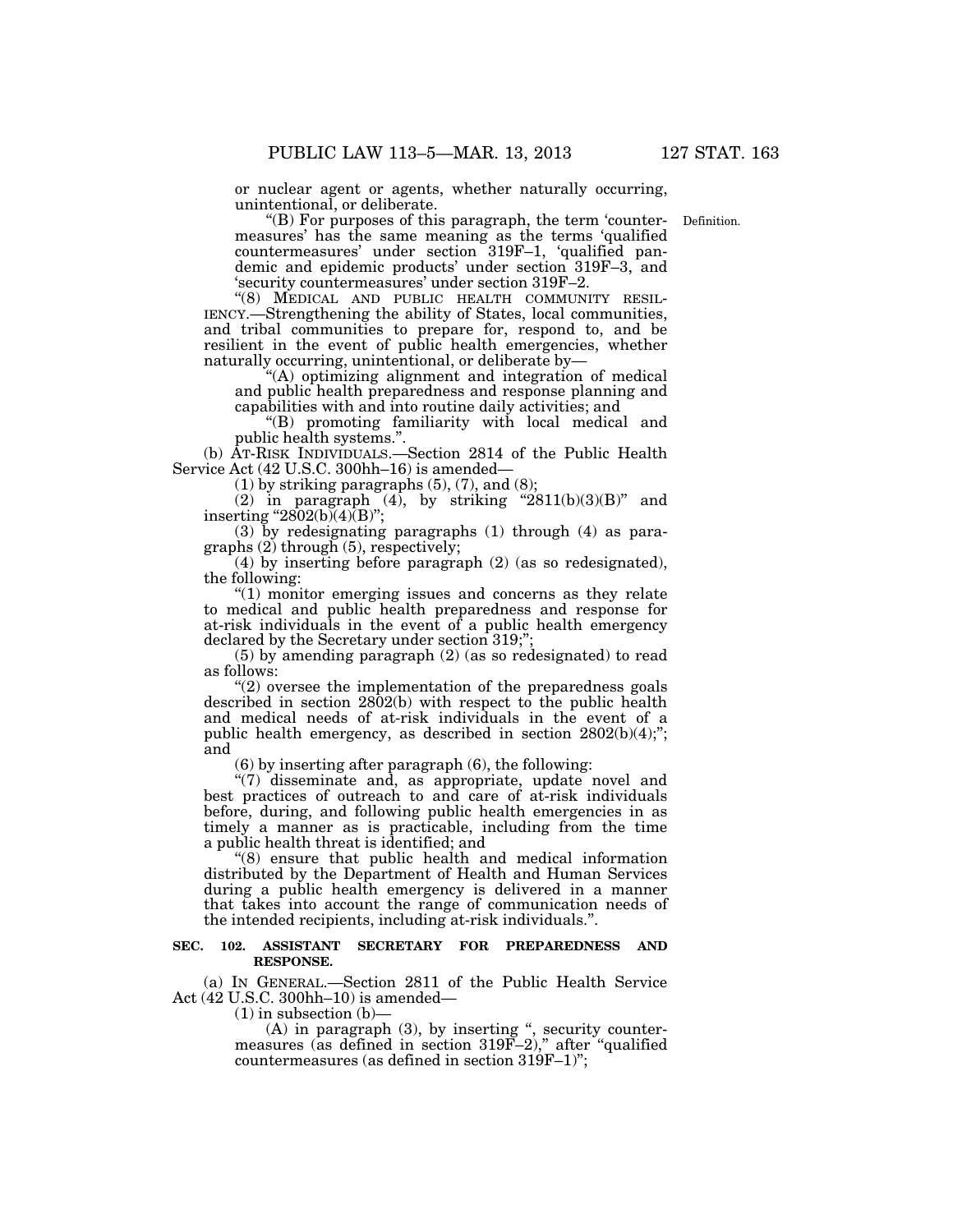(B) in paragraph (4), by adding at the end the following:

''(D) POLICY COORDINATION AND STRATEGIC DIREC- TION.—Provide integrated policy coordination and strategic direction with respect to all matters related to Federal public health and medical preparedness and execution and deployment of the Federal response for public health emergencies and incidents covered by the National Response Plan developed pursuant to section 504(6) of the Homeland Security Act of 2002, or any successor plan, before, during, and following public health emergencies.

''(E) IDENTIFICATION OF INEFFICIENCIES.—Identify and minimize gaps, duplication, and other inefficiencies in medical and public health preparedness and response activities and the actions necessary to overcome these obstacles.<br>"(F) COORDINATION OF GRANTS AND AGREEMENTS.

Align and coordinate medical and public health grants. and cooperative agreements as applicable to preparedness and response activities authorized under this Act, to the extent possible, including program requirements, timelines, and measurable goals, and in consultation with the Secretary of Homeland Security, to—

''(i) optimize and streamline medical and public health preparedness and response capabilities and the ability of local communities to respond to public health emergencies; and

''(ii) gather and disseminate best practices among grant and cooperative agreement recipients, as appropriate.

''(G) DRILL AND OPERATIONAL EXERCISES.—Carry out drills and operational exercises, in consultation with the Department of Homeland Security, the Department of Defense, the Department of Veterans Affairs, and other applicable Federal departments and agencies, as necessary and appropriate, to identify, inform, and address gaps in and policies related to all-hazards medical and public health preparedness and response, including exercises based on—

''(i) identified threats for which countermeasures are available and for which no countermeasures are available; and

''(ii) unknown threats for which no countermeasures are available.

"(H) NATIONAL SECURITY PRIORITY.—On a periodic basis consult with, as applicable and appropriate, the Assistant to the President for National Security Affairs, to provide an update on, and discuss, medical and public health preparedness and response activities pursuant to this Act and the Federal Food, Drug, and Cosmetic Act, including progress on the development, approval, clearance, and licensure of medical countermeasures.''; and

(C) by adding at the end the following:

"(7) COUNTERMEASURES BUDGET PLAN.—Develop, and update on an annual basis, a coordinated 5-year budget plan based on the medical countermeasure priorities described in subsection (d). Each such plan shall—

''(A) include consideration of the entire medical countermeasures enterprise, including—

Consultation.

Consultation.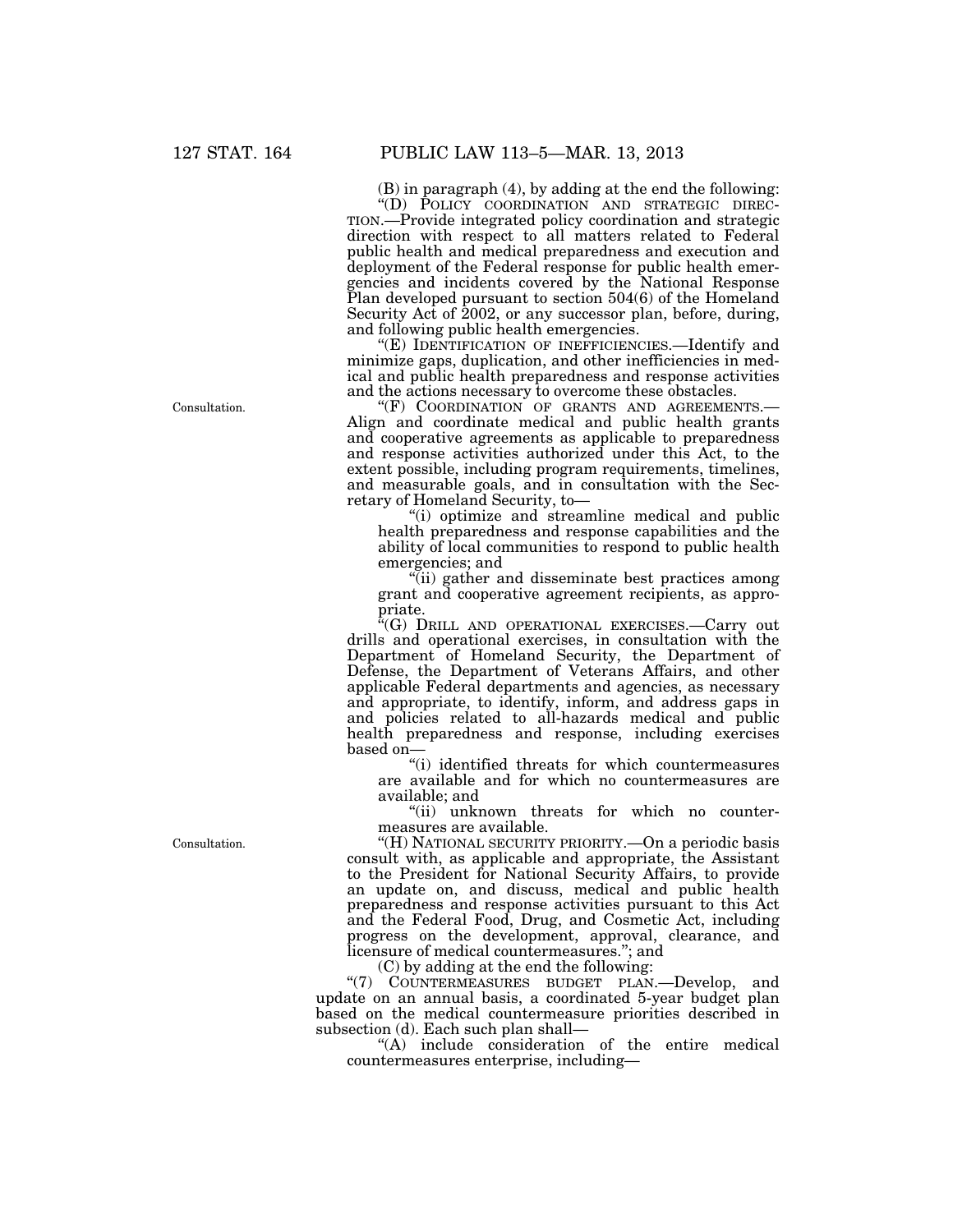''(i) basic research and advanced research and development;

''(ii) approval, clearance, licensure, and authorized uses of products; and

''(iii) procurement, stockpiling, maintenance, and replenishment of all products in the Strategic National Stockpile;

''(B) inform prioritization of resources and include measurable outputs and outcomes to allow for the tracking of the progress made toward identified priorities;

''(C) identify medical countermeasure life-cycle costs to inform planning, budgeting, and anticipated needs within the continuum of the medical countermeasure enterprise consistent with section 319F–2; and

''(D) be made available to the appropriate committees of Congress upon request.'';

(2) by striking subsection (c) and inserting the following: ''(c) FUNCTIONS.—The Assistant Secretary for Preparedness and Response shall—

''(1) have lead responsibility within the Department of Health and Human Services for emergency preparedness and response policy coordination and strategic direction;

''(2) have authority over and responsibility for—

"(A) the National Disaster Medical System pursuant to section 2812;

''(B) the Hospital Preparedness Cooperative Agreement Program pursuant to section 319C–2;

''(C) the Biomedical Advanced Research and Development Authority pursuant to section 319L;

''(D) the Medical Reserve Corps pursuant to section 2813;

''(E) the Emergency System for Advance Registration of Volunteer Health Professionals pursuant to section 319I; and

''(F) administering grants and related authorities related to trauma care under parts A through C of title XII, such authority to be transferred by the Secretary from the Administrator of the Health Resources and Services Administration to such Assistant Secretary;

''(3) exercise the responsibilities and authorities of the Secretary with respect to the coordination of—

''(A) the Public Health Emergency Preparedness Cooperative Agreement Program pursuant to section 319C– 1;

''(B) the Strategic National Stockpile pursuant to section 319F–2; and

''(C) the Cities Readiness Initiative; and

"(4) assume other duties as determined appropriate by the Secretary.''; and

(3) by adding at the end the following:

''(d) PUBLIC HEALTH EMERGENCY MEDICAL COUNTERMEASURES ENTERPRISE STRATEGY AND IMPLEMENTATION PLAN.—

"(1) In GENERAL.—Not later than 180 days after the date of enactment of this subsection, and every year thereafter, the Assistant Secretary for Preparedness and Response shall develop and submit to the appropriate committees of Congress a coordinated strategy and accompanying implementation plan

Deadline.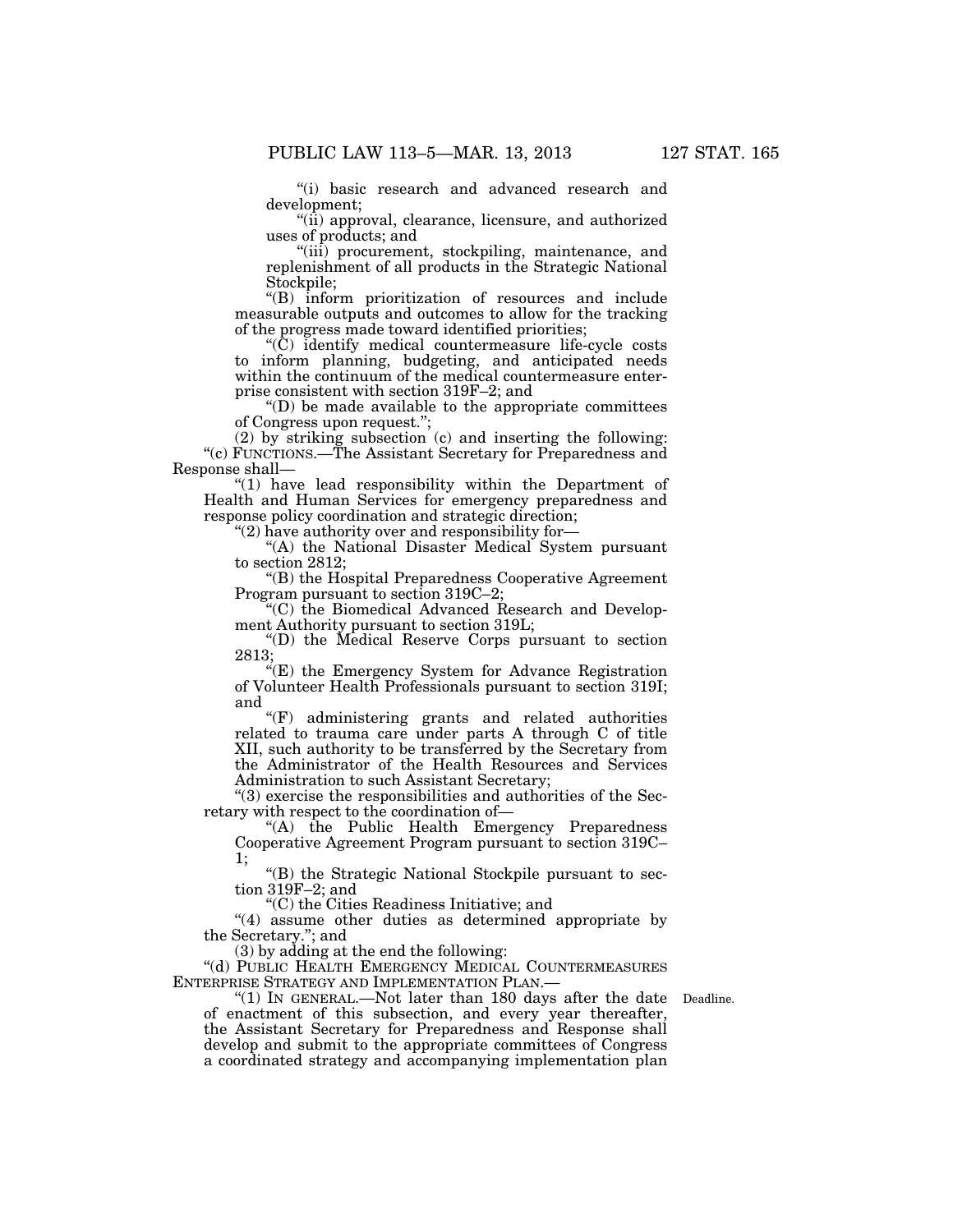for medical countermeasures to address chemical, biological, radiological, and nuclear threats. In developing such a plan, the Assistant Secretary for Preparedness and Response shall consult with the Director of the Biomedical Advanced Research and Development Authority, the Director of the National Institutes of Health, the Director of the Centers for Disease Control and Prevention, and the Commissioner of Food and Drugs. Such strategy and plan shall be known as the 'Public Health Emergency Medical Countermeasures Enterprise Strategy and Implementation Plan'.

''(2) REQUIREMENTS.—The plan under paragraph (1) shall—

''(A) describe the chemical, biological, radiological, and nuclear agent or agents that may present a threat to the Nation and the corresponding efforts to develop qualified countermeasures (as defined in section 319F–1), security countermeasures (as defined in section 319F–2), or qualified pandemic or epidemic products (as defined in section 319F–3) for each threat;

''(B) evaluate the progress of all activities with respect to such countermeasures or products, including research, advanced research, development, procurement, stockpiling, deployment, distribution, and utilization;

''(C) identify and prioritize near-, mid-, and long-term needs with respect to such countermeasures or products to address a chemical, biological, radiological, and nuclear threat or threats;

''(D) identify, with respect to each category of threat, a summary of all awards and contracts, including advanced research and development and procurement, that includes—

''(i) the time elapsed from the issuance of the initial solicitation or request for a proposal to the adjudication (such as the award, denial of award, or solicitation termination); and

''(ii) an identification of projected timelines, anticipated funding allocations, benchmarks, and milestones for each medical countermeasure priority under subparagraph (C), including projected needs with regard to replenishment of the Strategic National Stockpile;

''(E) be informed by the recommendations of the National Biodefense Science Board pursuant to section 319M;

 $(F)$  evaluate progress made in meeting timelines, allocations, benchmarks, and milestones identified under subparagraph (D)(ii);

''(G) report on the amount of funds available for procurement in the special reserve fund as defined in section 319F–2(h) and the impact this funding will have on meeting the requirements under section 319F–2;

"(H) incorporate input from Federal, State, local, and tribal stakeholders;

''(I) identify the progress made in meeting the medical countermeasure priorities for at-risk individuals (as defined in  $2802(b)(4)(B)$ , as applicable under subparagraph  $(C)$ , including with regard to the projected needs for related stockpiling and replenishment of the Strategic National

Evaluation.

Evaluation.

Reports.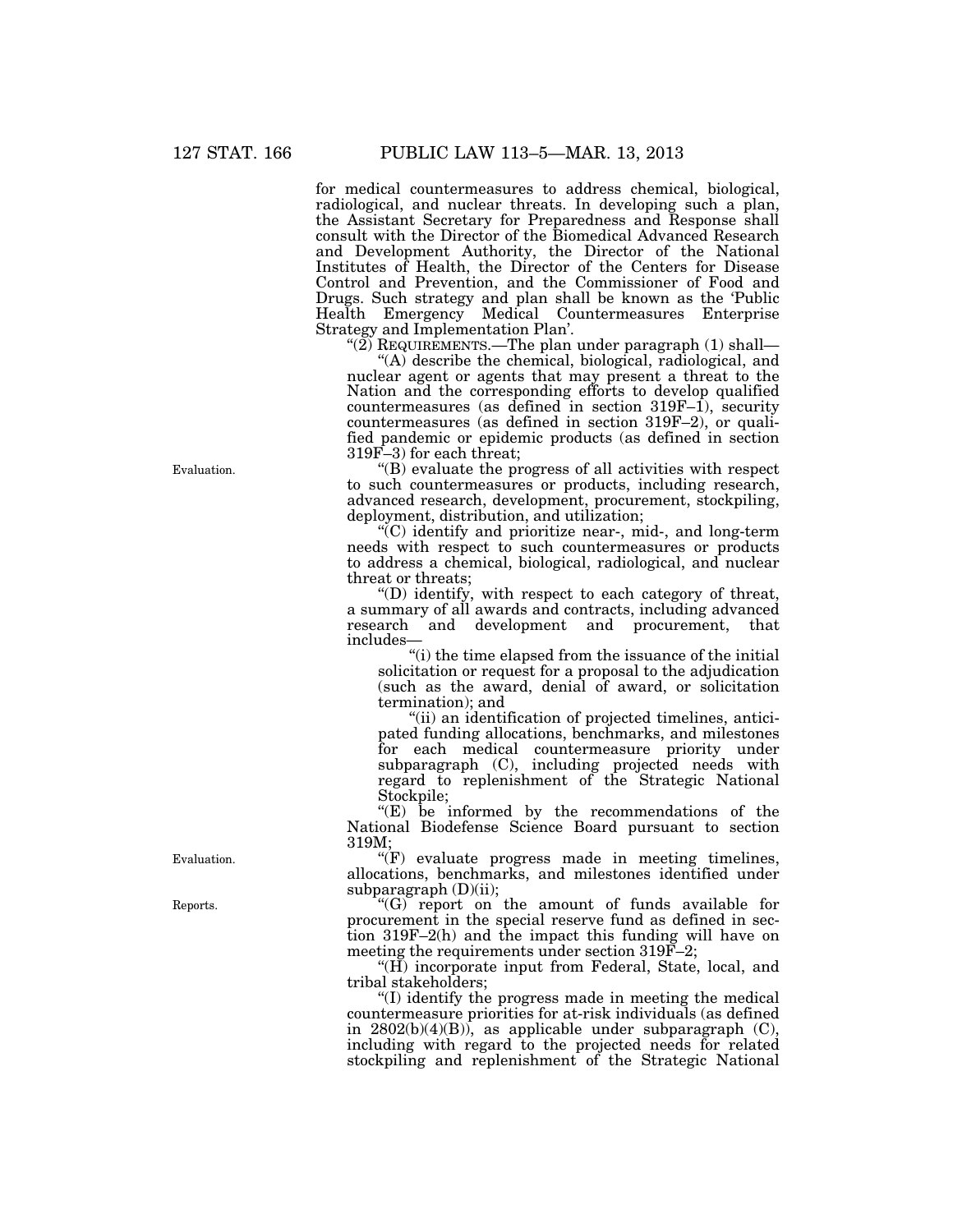Stockpile, including by addressing the needs of pediatric populations with respect to such countermeasures and products in the Strategic National Stockpile, including—

"(i) a list of such countermeasures and products Lists. necessary to address the needs of pediatric populations;

''(ii) a description of measures taken to coordinate with the Office of Pediatric Therapeutics of the Food and Drug Administration to maximize the labeling, dosages, and formulations of such countermeasures and products for pediatric populations;

''(iii) a description of existing gaps in the Strategic National Stockpile and the development of such countermeasures and products to address the needs of pediatric populations; and

"(iv) an evaluation of the progress made in Evaluation. addressing priorities identified pursuant to subparagraph (C);

 $\sqrt[\alpha]{(J)}$  identify the use of authority and activities undertaken pursuant to sections  $319F-1(b)(1)$ ,  $319F-1(b)(2)$ ,  $319F-1(b)(3)$ ,  $319F-1(c)$ ,  $319F-1(d)$ ,  $319F-1(e)$ ,  $319F-$ 2(c)(7)(C)(iii), 319F-2(c)(7)(C)(iv), and 319F-2(c)(7)(C)(v) of this Act, and subsections  $(a)(1)$ ,  $(b)(1)$ , and  $(e)$  of section 564 of the Federal Food, Drug, and Cosmetic Act, by summarizing—

''(i) the particular actions that were taken under the authorities specified, including, as applicable, the identification of the threat agent, emergency, or the biomedical countermeasure with respect to which the authority was used;

"(ii) the reasons underlying the decision to use such authorities, including, as applicable, the options that were considered and rejected with respect to the use of such authorities;

"(iii) the number of, nature of, and other information concerning the persons and entities that received a grant, cooperative agreement, or contract pursuant to the use of such authorities, and the persons and entities that were considered and rejected for such a grant, cooperative agreement, or contract, except that the report need not disclose the identity of any such person or entity;

"(iv) whether, with respect to each procurement that is approved by the President under section 319F–  $2(c)(6)$ , a contract was entered into within one year after such approval by the President; and

"(v) with respect to section  $319F-1(d)$ , for the oneyear period for which the report is submitted, the number of persons who were paid amounts totaling \$100,000 or greater and the number of persons who were paid amounts totaling at least \$50,000 but less than \$100,000; and

''(K) be made publicly available.

''(3) GAO REPORT.—

"(A) IN GENERAL.—Not later than 1 year after the date of the submission to the Congress of the first Public Health Emergency Medical Countermeasures Enterprise

Evaluation. Public information.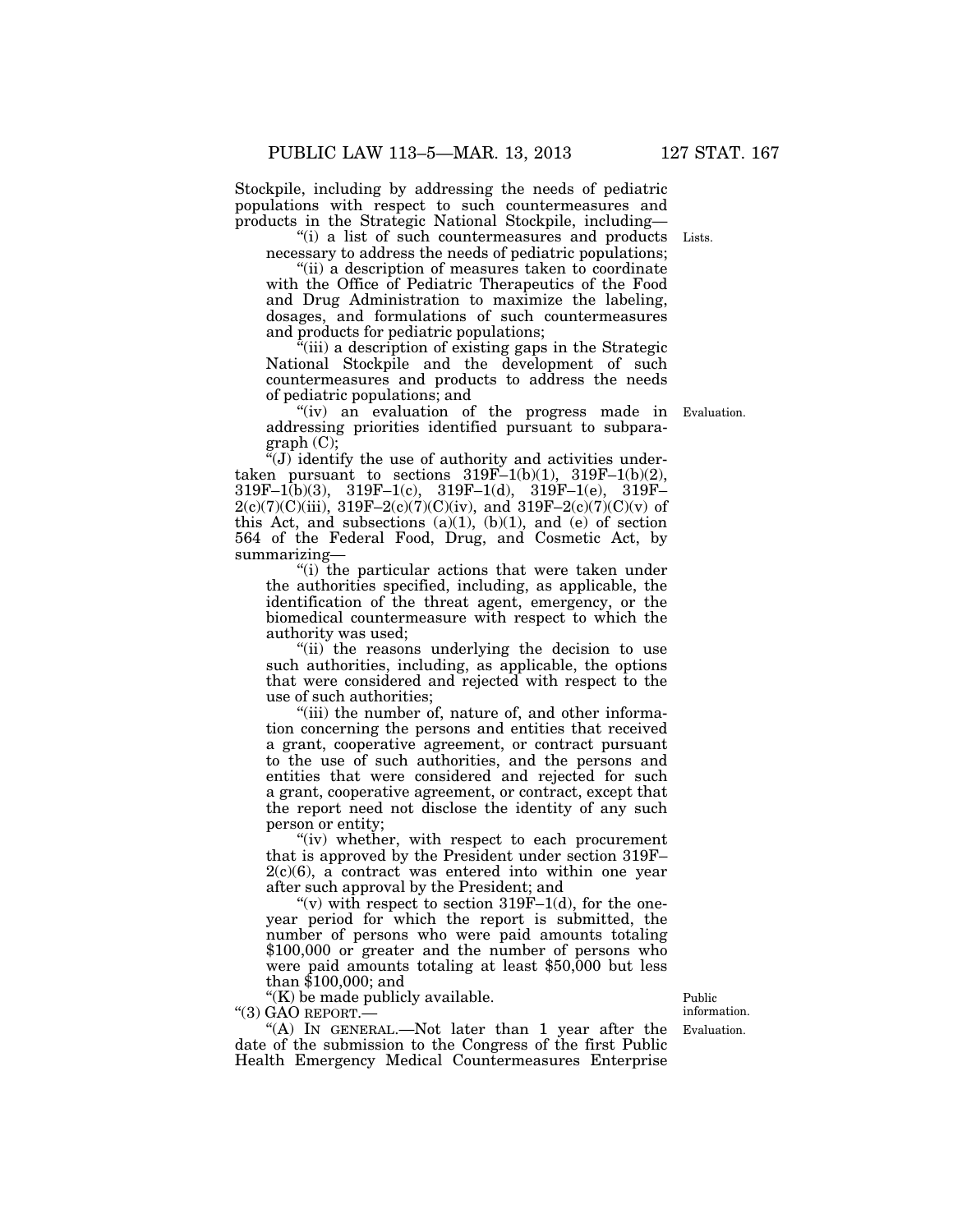Strategy and Implementation Plan, the Comptroller General of the United States shall conduct an independent evaluation, and submit to the appropriate committees of Congress a report, concerning such Strategy and Implementation Plan.

''(B) CONTENT.—The report described in subparagraph (A) shall review and assess—

"(i) the near-term, mid-term, and long-term medical countermeasure needs and identified priorities of the Federal Government pursuant to paragraph  $(2)(C)$ ;

''(ii) the activities of the Department of Health and Human Services with respect to advanced research and development pursuant to section 319L; and

''(iii) the progress made toward meeting the timelines, allocations, benchmarks, and milestones identified in the Public Health Emergency Medical Countermeasures Enterprise Strategy and Implementation Plan under this subsection.

''(e) PROTECTION OF NATIONAL SECURITY.—In carrying out subsections (b)(7) and (d), the Secretary shall ensure that information and items that could compromise national security, contain confidential commercial information, or contain proprietary information are not disclosed.''.

(b) INTERAGENCY COORDINATION PLAN.—In the first Public Health Emergency Countermeasures Enterprise Strategy and Implementation Plan submitted under subsection (d) of section 2811 of the Public Health Service Act (42 U.S.C. 300hh–10) (as added by subsection (a)(3)), the Secretary of Health and Human Services, in consultation with the Secretary of Defense, shall include a description of the manner in which the Department of Health and Human Services is coordinating with the Department of Defense regarding countermeasure activities to address chemical, biological, radiological, and nuclear threats. Such report shall include information with respect to—

(1) the research, advanced research, development, procurement, stockpiling, and distribution of countermeasures to meet identified needs; and

(2) the coordination of efforts between the Department of Health and Human Services and the Department of Defense to address countermeasure needs for various segments of the population.

## **SEC. 103. NATIONAL ADVISORY COMMITTEE ON CHILDREN AND DISAS-TERS.**

Subtitle B of title XXVIII of the Public Health Service Act (42 U.S.C. 300hh et seq.) is amended by inserting after section 2811 the following:

42 USC 300hh–10a.

## **''SEC. 2811A. NATIONAL ADVISORY COMMITTEE ON CHILDREN AND DISASTERS.**

''(a) ESTABLISHMENT.—The Secretary, in consultation with the Secretary of Homeland Security, shall establish an advisory committee to be known as the 'National Advisory Committee on Children and Disasters' (referred to in this section as the 'Advisory Committee').

''(b) DUTIES.—The Advisory Committee shall—

42 USC 300hh–10 note.

Consultation.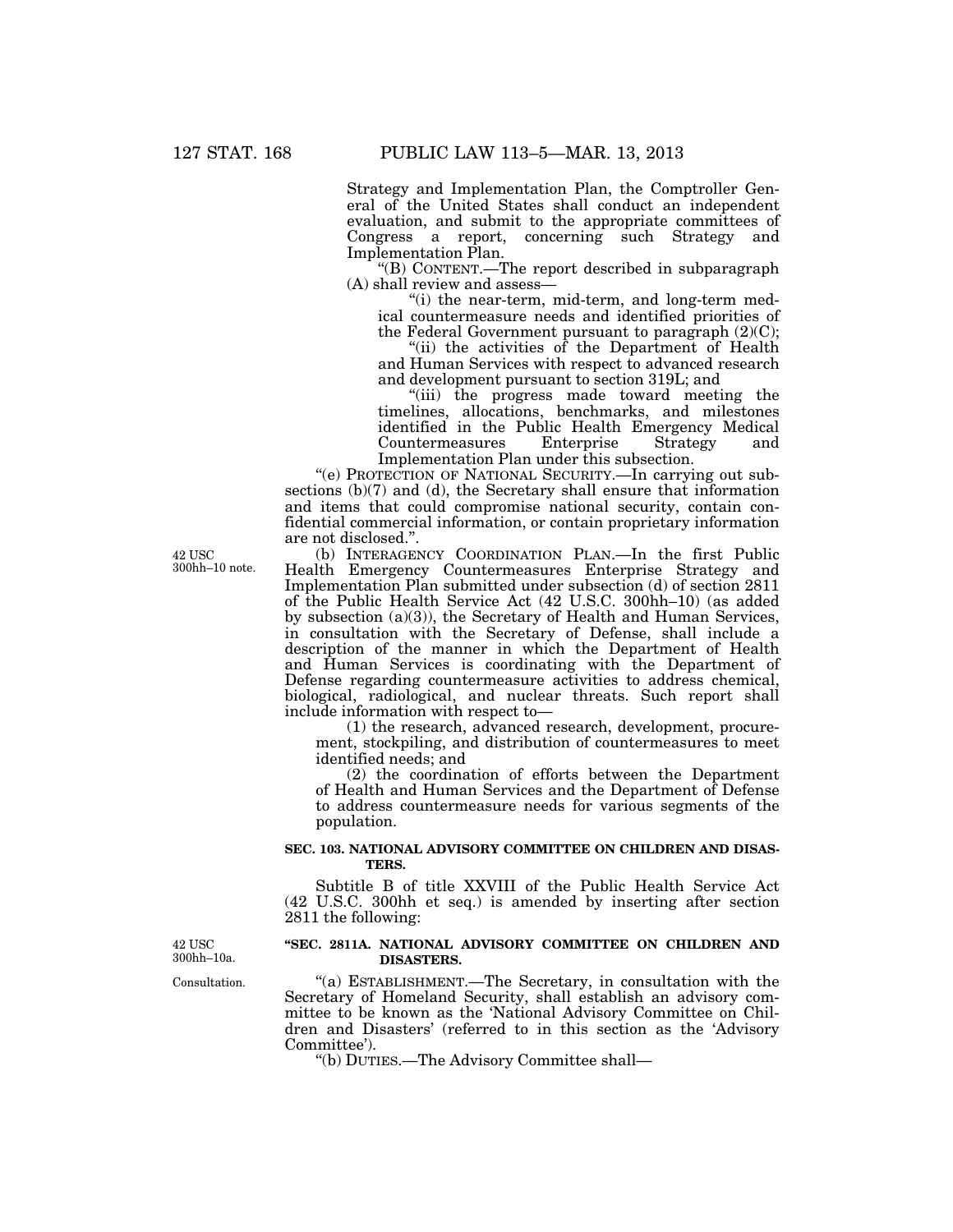" $(1)$  provide advice and consultation with respect to the activities carried out pursuant to section 2814, as applicable and appropriate;

 $\sqrt{\left(2\right)}$  evaluate and provide input with respect to the medical and public health needs of children as they relate to preparation for, response to, and recovery from all-hazards emergencies; and

''(3) provide advice and consultation with respect to State emergency preparedness and response activities and children, including related drills and exercises pursuant to the preparedness goals under section 2802(b).

''(c) ADDITIONAL DUTIES.—The Advisory Committee may provide advice and recommendations to the Secretary with respect to children and the medical and public health grants and cooperative agreements as applicable to preparedness and response activities authorized under this title and title III.

''(d) MEMBERSHIP.—

Consultation.

''(1) IN GENERAL.—The Secretary, in consultation with such other Secretaries as may be appropriate, shall appoint not to exceed 15 members to the Advisory Committee. In appointing such members, the Secretary shall ensure that the total membership of the Advisory Committee is an odd number.

''(2) REQUIRED MEMBERS.—The Secretary, in consultation with such other Secretaries as may be appropriate, may appoint to the Advisory Committee under paragraph (1) such individuals as may be appropriate to perform the duties described in subsections (b) and (c), which may include—

''(A) the Assistant Secretary for Preparedness and Response;

''(B) the Director of the Biomedical Advanced Research and Development Authority;

''(C) the Director of the Centers for Disease Control and Prevention;

''(D) the Commissioner of Food and Drugs;

"(E) the Director of the National Institutes of Health; ''(F) the Assistant Secretary of the Administration for

Children and Families;

''(G) the Administrator of the Federal Emergency Management Agency;

''(H) at least two non-Federal health care professionals with expertise in pediatric medical disaster planning, preparedness, response, or recovery;

''(I) at least two representatives from State, local, territorial, or tribal agencies with expertise in pediatric disaster planning, preparedness, response, or recovery; and

''(J) representatives from such Federal agencies (such as the Department of Education and the Department of Homeland Security) as determined necessary to fulfill the duties of the Advisory Committee, as established under subsections (b) and (c).

''(e) MEETINGS.—The Advisory Committee shall meet not less than biannually.

''(f) SUNSET.—The Advisory Committee shall terminate on September 30, 2018.''.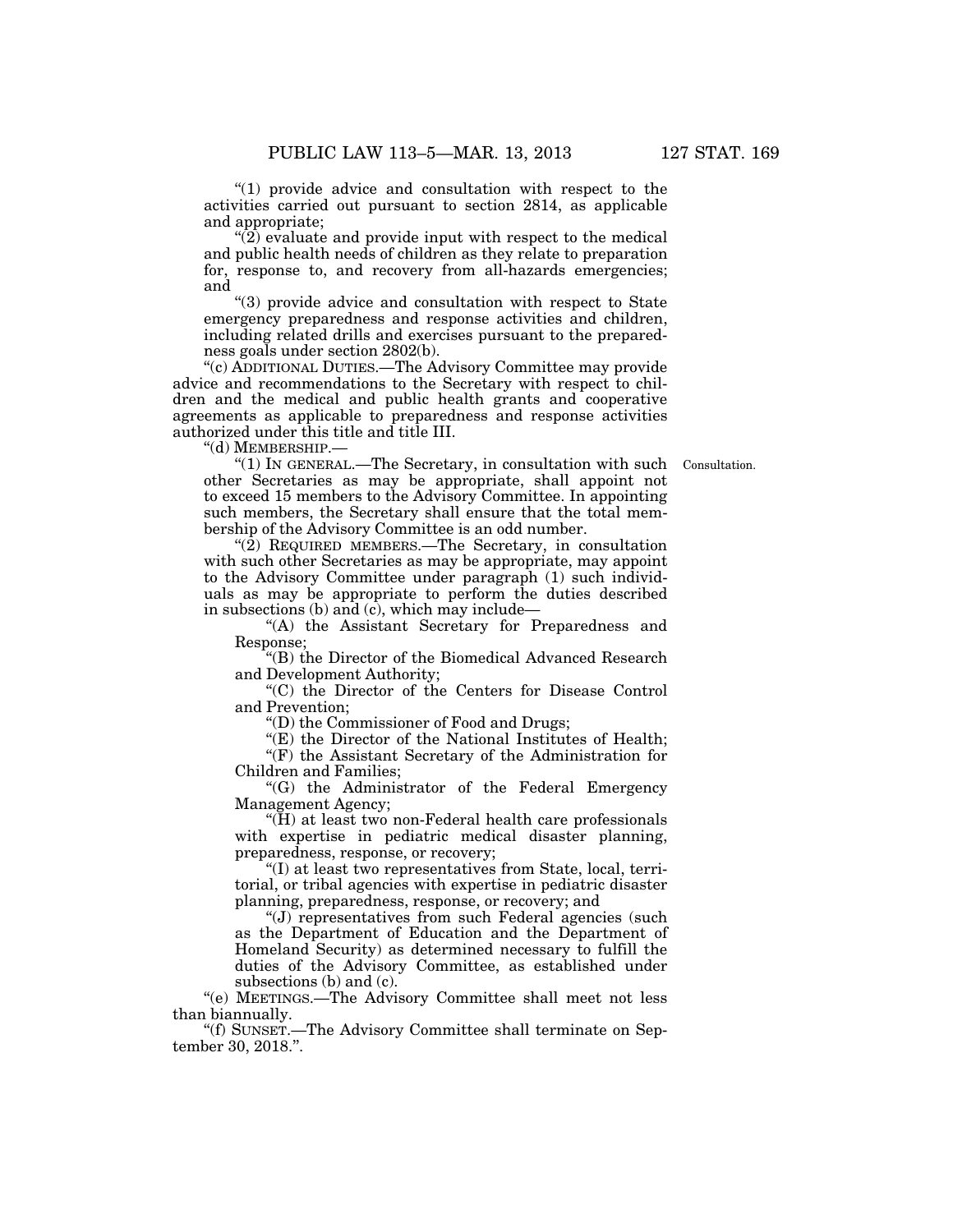### **SEC. 104. MODERNIZATION OF THE NATIONAL DISASTER MEDICAL SYSTEM.**

Section 2812 of the Public Health Service Act (42 U.S.C. 300hh– 11) is amended—

 $(1)$  in subsection  $(a)(3)$ —

(A) in subparagraph (A), in clause (i) by inserting '', including at-risk individuals as applicable'' after ''victims of a public health emergency'';

(B) by redesignating subparagraph (C) as subparagraph (E); and

(C) by inserting after subparagraph (B), the following:

''(C) CONSIDERATIONS FOR AT-RISK POPULATIONS.—The Secretary shall take steps to ensure that an appropriate specialized and focused range of public health and medical capabilities are represented in the National Disaster Medical System, which take into account the needs of at-risk individuals, in the event of a public health emergency.''.

''(D) ADMINISTRATION.—The Secretary may determine and pay claims for reimbursement for services under subparagraph (A) directly or through contracts that provide for payment in advance or by way of reimbursement.''; and

(2) in subsection (g), by striking ''such sums as may be necessary for each of the fiscal years 2007 through 2011'' and inserting ''\$52,700,000 for each of fiscal years 2014 through 2018''.

## **SEC. 105. CONTINUING THE ROLE OF THE DEPARTMENT OF VETERANS AFFAIRS.**

Section 8117(g) of title 38, United States Code, is amended by striking ''such sums as may be necessary to carry out this section for each of fiscal years 2007 through 2011'' and inserting ''\$155,300,000 for each of fiscal years 2014 through 2018 to carry out this section''.

## **TITLE II—OPTIMIZING STATE AND LOCAL ALL-HAZARDS PREPAREDNESS AND RESPONSE**

## **SEC. 201. TEMPORARY REASSIGNMENT OF STATE AND LOCAL PER-SONNEL DURING A PUBLIC HEALTH EMERGENCY.**

Section 319 of the Public Health Service Act (42 U.S.C. 247d) is amended by adding at the end the following:

''(e) TEMPORARY REASSIGNMENT OF STATE AND LOCAL PER-SONNEL DURING A PUBLIC HEALTH EMERGENCY.—

''(1) EMERGENCY REASSIGNMENT OF FEDERALLY FUNDED PER-SONNEL.—Notwithstanding any other provision of law, and subject to paragraph (2), upon request by the Governor of a State or a tribal organization or such Governor or tribal organization's designee, the Secretary may authorize the requesting State or Indian tribe to temporarily reassign, for purposes of immediately addressing a public health emergency in the State or Indian tribe, State and local public health department or agency personnel funded in whole or in part through programs authorized under this Act, as appropriate.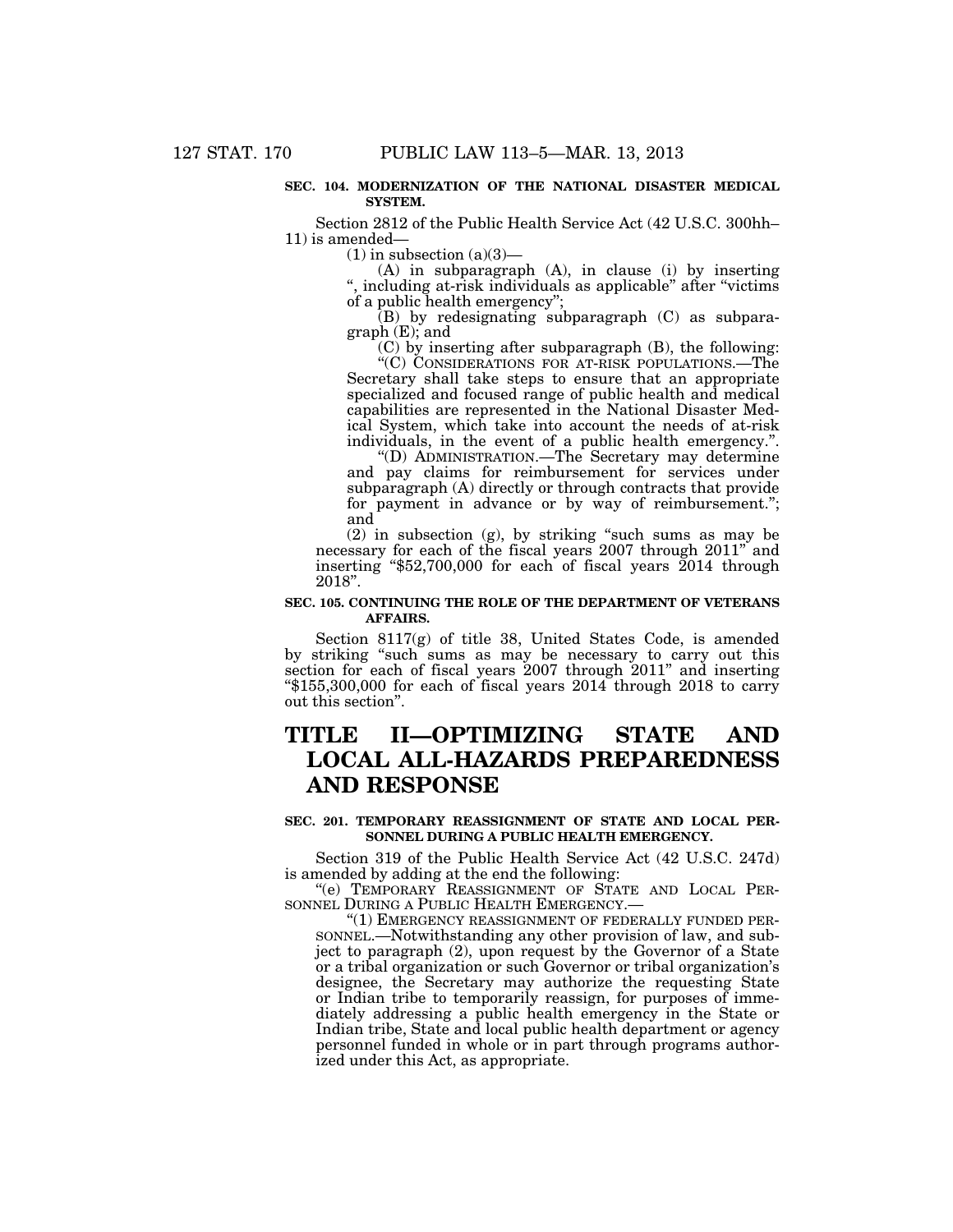"(2) ACTIVATION OF EMERGENCY REASSIGNMENT.-

''(A) PUBLIC HEALTH EMERGENCY.—The Secretary may authorize a temporary reassignment of personnel under paragraph (1) only during the period of a public health emergency determined pursuant to subsection (a).

''(B) CONTENTS OF REQUEST.—To seek authority for a temporary reassignment of personnel under paragraph (1), the Governor of a State or a tribal organization shall submit to the Secretary a request for such reassignment flexibility and shall include in the request each of the following:

"(i) An assurance that the public health emergency in the geographic area of the requesting State or Indian tribe cannot be adequately and appropriately addressed by the public health workforce otherwise available.

"(ii) An assurance that the public health emergency would be addressed more efficiently and effectively through the requested temporary reassignment of State and local personnel described in paragraph  $(1).$ 

"(iii) An assurance that the requested temporary reassignment of personnel is consistent with any applicable All-Hazards Public Health Emergency Preparedness and Response Plan under section 319C– 1.

''(iv) An identification of—

''(I) each Federal program from which personnel would be temporarily reassigned pursuant to the requested authority; and

"(II) the number of personnel who would be so reassigned from each such program.

"(v) Such other information and assurances upon which the Secretary and Governor of a State or tribal organization agree.

" $(\tilde{C})$  CONSIDERATION.—In reviewing a request for temporary reassignment under paragraph (1), the Secretary shall consider the degree to which the program or programs funded in whole or in part by programs authorized under this Act would be adversely affected by the reassignment.

''(D) TERMINATION AND EXTENSION.—

''(i) TERMINATION.—A State or Indian tribe's temporary reassignment of personnel under paragraph (1) shall terminate upon the earlier of the following:

''(I) The Secretary's determination that the public health emergency no longer exists.

**Determination** 

"(II) Subject to clause (ii), the expiration of Time period. the 30-day period following the date on which the Secretary approved the State or Indian tribe's request for such reassignment flexibility.

"(ii) EXTENSION OF REASSIGNMENT FLEXIBILITY .-The Secretary may extend reassignment flexibility of personnel under paragraph (1) beyond the date otherwise applicable under clause  $(i)(II)$  if the public health emergency still exists as of such date, but only if—

''(I) the State or Indian tribe that submitted the initial request for a temporary reassignment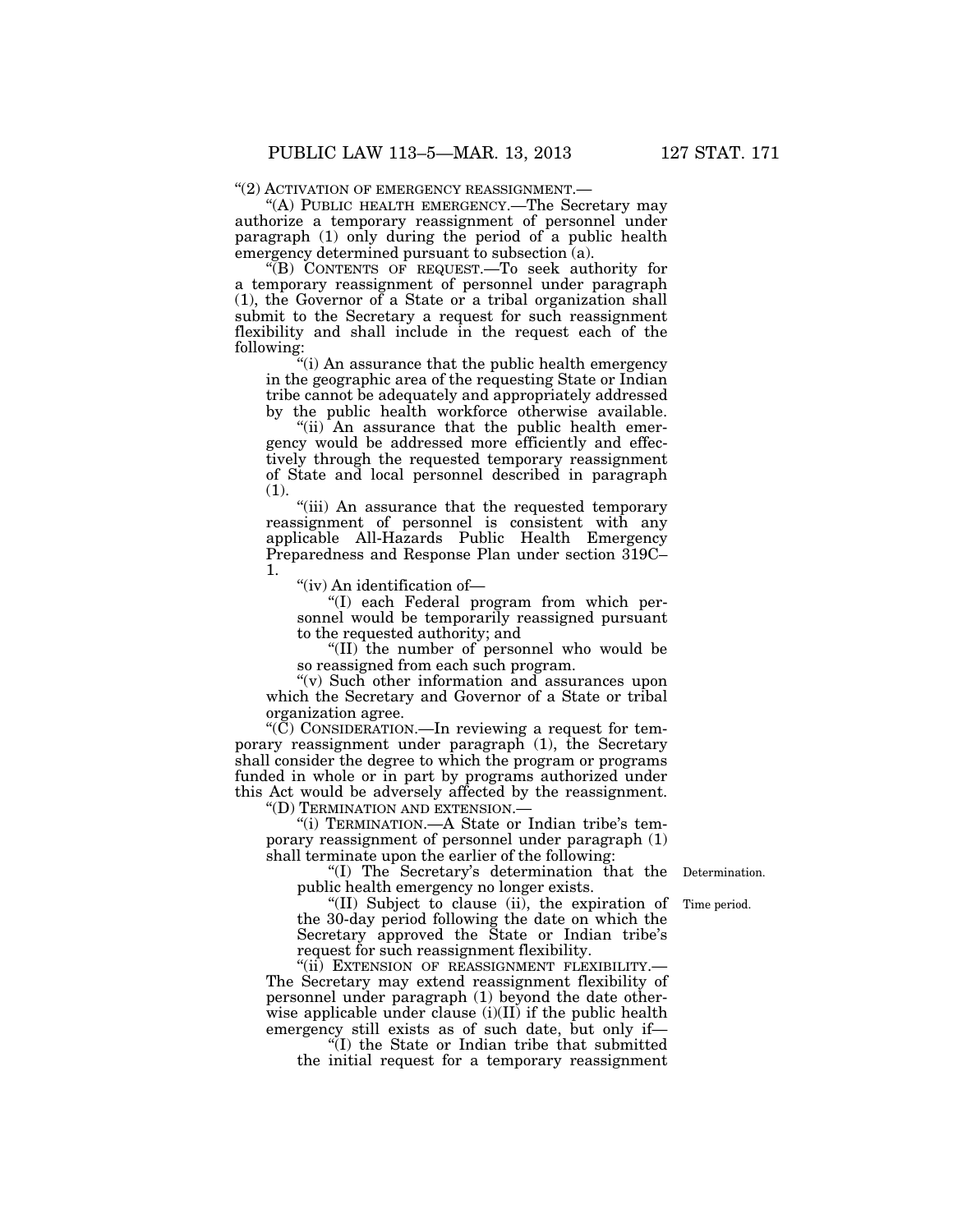of personnel submits a request for an extension of such temporary reassignment; and

''(II) the request for an extension contains the same information and assurances necessary for the approval of an initial request for such temporary reassignment pursuant to subparagraph  $(B)$ .

 $\text{``(3)}$  VOLUNTARY NATURE OF TEMPORARY REASSIGNMENT OF STATE AND LOCAL PERSONNEL.— STATE AND LOCAL PERSONNEL.—<br>"(A) IN GENERAL.—Unless otherwise provided under

the law or regulation of the State or Indian tribe that receives authorization for temporary reassignment of personnel under paragraph (1), personnel eligible for reassignment pursuant to such authorization—

''(i) shall have the opportunity to volunteer for temporary reassignment; and

''(ii) shall not be required to agree to a temporary reassignment.

''(B) PROHIBITION ON CONDITIONING FEDERAL AWARDS.— The Secretary may not condition the award of a grant, contract, or cooperative agreement under this Act on the requirement that a State or Indian tribe require that personnel eligible for reassignment pursuant to an authorization under paragraph (1) agree to such reassignment.

"(4) NOTICE TO CONGRESS.—The Secretary shall give notice to the Congress in conjunction with the approval under this subsection of—

''(A) any initial request for temporary reassignment of personnel; and

''(B) any request for an extension of such temporary reassignment.

''(5) GUIDANCE.—The Secretary shall—

"(A) not later than 6 months after the enactment of this subsection, issue proposed guidance on the temporary reassignment of personnel under this subsection; and

 $\mathrm{H}(\mathbf{\bar{B}})$  after providing notice and a 60-day period for public comment, finalize such guidance.

''(6) REPORT TO CONGRESS.—Not later than 4 years after the date of enactment of the Pandemic and All-Hazards Preparedness Reauthorization Act of 2013, the Comptroller General of the United States shall conduct an independent evaluation, and submit to the appropriate committees of the Congress a report, on temporary reassignment under this subsection, including—

 $(A)$  a description of how, and under what circumstances, such temporary reassignment has been used by States and Indian tribes;

''(B) an analysis of how such temporary reassignment has assisted States and Indian tribes in responding to public health emergencies;

''(C) an evaluation of how such temporary reassignment has improved operational efficiencies in responding to public health emergencies;

''(D) an analysis of the extent to which, if any, Federal programs from which personnel have been temporarily reassigned have been adversely affected by the reassignment; and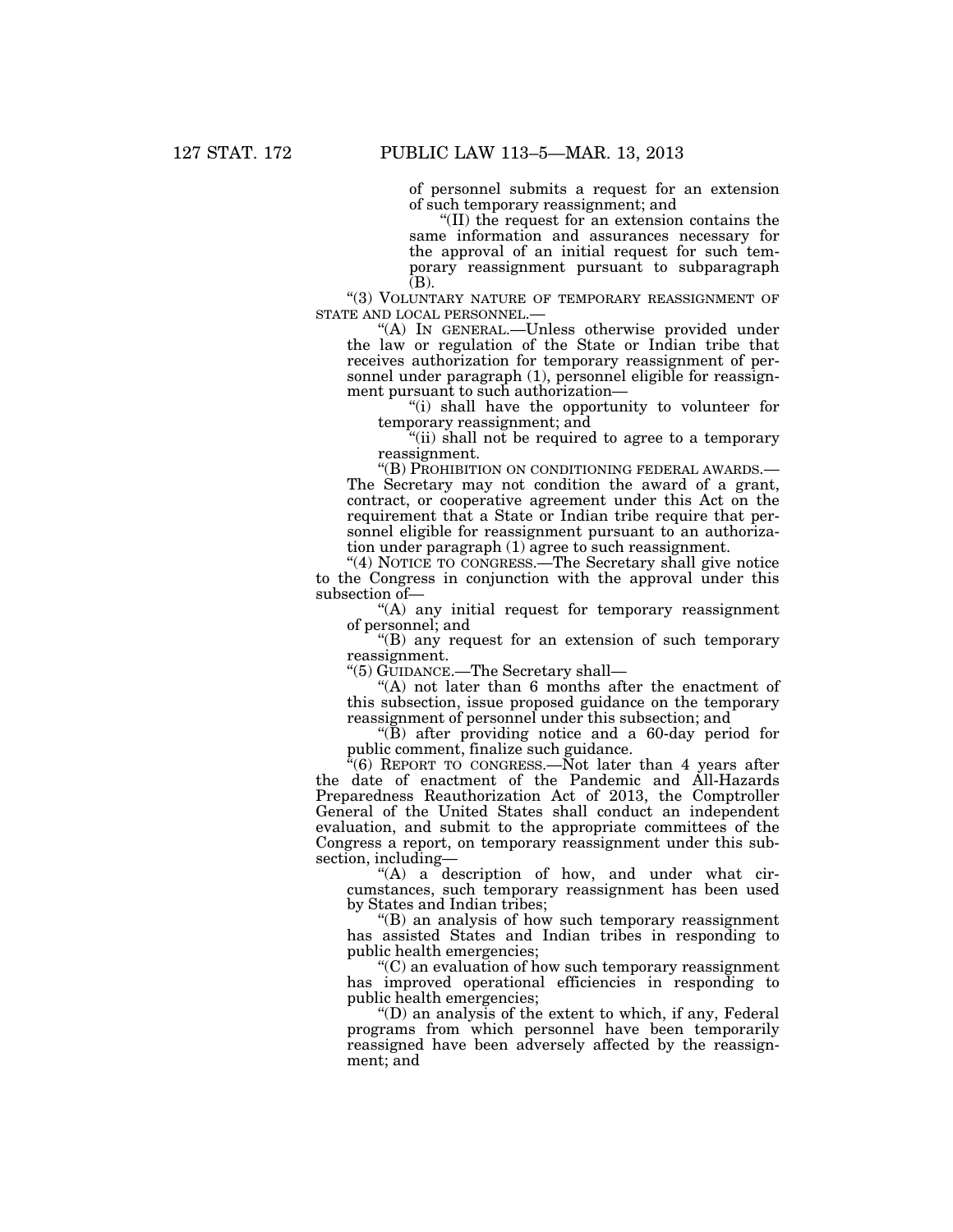tions.

''(E) recommendations on how medical surge capacity could be improved in responding to public health emergencies and the impact of the reassignment flexibility under this section on such surge capacity. Recommenda-

''(7) DEFINITIONS.—In this subsection—

"(A) the terms 'Indian tribe' and 'tribal organization' have the meanings given such terms in section 4 of the Indian Self-Determination and Education Assistance Act; and

''(B) the term 'State' includes, in addition to the entities listed in the definition of such term in section 2, the Freely Associated States.

''(8) SUNSET.—This subsection shall terminate on September 30, 2018.''.

## **SEC. 202. IMPROVING STATE AND LOCAL PUBLIC HEALTH SECURITY.**

(a) COOPERATIVE AGREEMENTS.—Section 319C–1 of the Public Health Service Act (42 U.S.C. 247d–3a) is amended—

(1) in subsection  $(b)(1)(C)$ , by striking "consortium of entities described in subparagraph (A)'' and inserting ''consortium of States'';

 $(2)$  in subsection  $(b)(2)$ 

 $(A)$  in subparagraph  $(A)$ —

(i) by striking clauses (i) and (ii) and inserting the following:

''(i) a description of the activities such entity will carry out under the agreement to meet the goals identified under section 2802, including with respect to chemical, biological, radiological, or nuclear threats, whether naturally occurring, unintentional, or deliberate;

"(ii) a description of the activities such entity will carry out with respect to pandemic influenza, as a component of the activities carried out under clause (i), and consistent with the requirements of paragraphs  $(2)$  and  $(5)$  of subsection  $(g)$ ;";

(ii) in clause (iv), by striking "and" at the end; and

(iii) by adding at the end the following:

"(vi) a description of how, as appropriate, the entity may partner with relevant public and private stakeholders in public health emergency preparedness and response;

"(vii) a description of how the entity, as applicable and appropriate, will coordinate with State emergency preparedness and response plans in public health emergency preparedness, including State educational agencies (as defined in section 9101(41) of the Elementary and Secondary Education Act of 1965) and State child care lead agencies (designated under section 658D of the Child Care and Development Block Grant Act of 1990);

"(viii) in the case of entities that operate on the United States-Mexico border or the United States-Canada border, a description of the activities such entity will carry out under the agreement that are specific to the border area including disease detection, identification, investigation, and preparedness and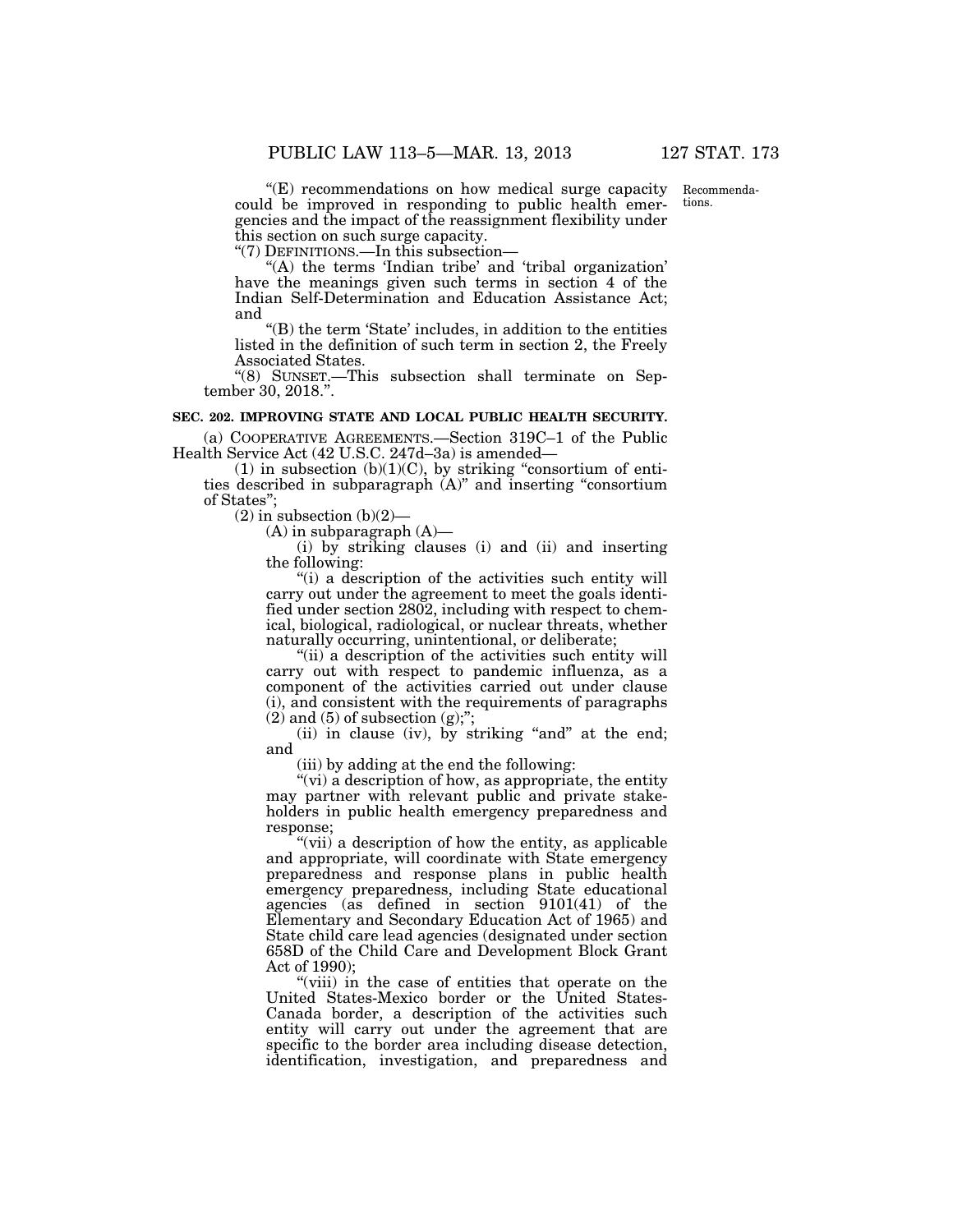response activities related to emerging diseases and infectious disease outbreaks whether naturally occurring or due to bioterrorism, consistent with the requirements of this section; and

"(ix) a description of any activities that such entity" will use to analyze real-time clinical specimens for pathogens of public health or bioterrorism significance, including any utilization of poison control centers;"; and

(B) in subparagraph (C), by inserting '', including addressing the needs of at-risk individuals," after "capabilities of such entity'';

 $(3)$  in subsection  $(f)$ –

 $(A)$  in paragraph  $(2)$ , by adding "and" at the end; (B) in paragraph (3), by striking  $\cdot$ ; and inserting  $\cdot$ a period; and

(C) by striking paragraph (4);

 $(4)$  in subsection  $(g)$ —

(A) in paragraph (1), by striking subparagraph (A) and inserting the following:

''(A) include outcome goals representing operational achievements of the National Preparedness Goals developed under section 2802(b) with respect to all-hazards, including chemical, biological, radiological, or nuclear threats; and''; and

(B) in paragraph (2)(A), by adding at the end the following: "The Secretary shall periodically update, as necessary and appropriate, such pandemic influenza plan criteria and shall require the integration of such criteria into the benchmarks and standards described in paragraph  $(1)$ .";

(5) by striking subsection (h);

(6) by redesignating subsections (i), (j), and (k) as subsections (h), (i), and (j), respectively;

(7) in subsection (h), as so redesignated—

 $(A)$  in paragraph  $(1)$ —

 $(i)$  in subparagraph  $(A)$ —

(I) by striking ''\$824,000,000 for fiscal year 2007, of which \$35,000,000 shall be used to carry out subsection (h)," and inserting "\$641,900,000 for fiscal year 2014''; and

(II) by striking ''such sums as may be necessary for each of fiscal years 2008 through 2011'' and inserting ''\$641,900,000 for each of fiscal years 2015 through 2018'';

(ii) by striking subparagraph (B);

(iii) by redesignating subparagraphs (C) and (D) as subparagraphs  $(B)$  and  $(C)$ , respectively; and

(iv) in subparagraph (C), as so redesignated, by striking ''subparagraph (C)'' and inserting ''subparagraph (B)":

 $(B)$  in subparagraphs  $(C)$  and  $(D)$  of paragraph  $(3)$ , by striking " $(1)(\overline{A})(i)(I)$ " each place it appears and inserting " $(1)(A)$ ";

 $(C)$  in paragraph  $(4)(B)$ , by striking "subsection  $(c)$ " and inserting ''subsection (b)''; and

 $(D)$  by adding at the end the following:

Criteria.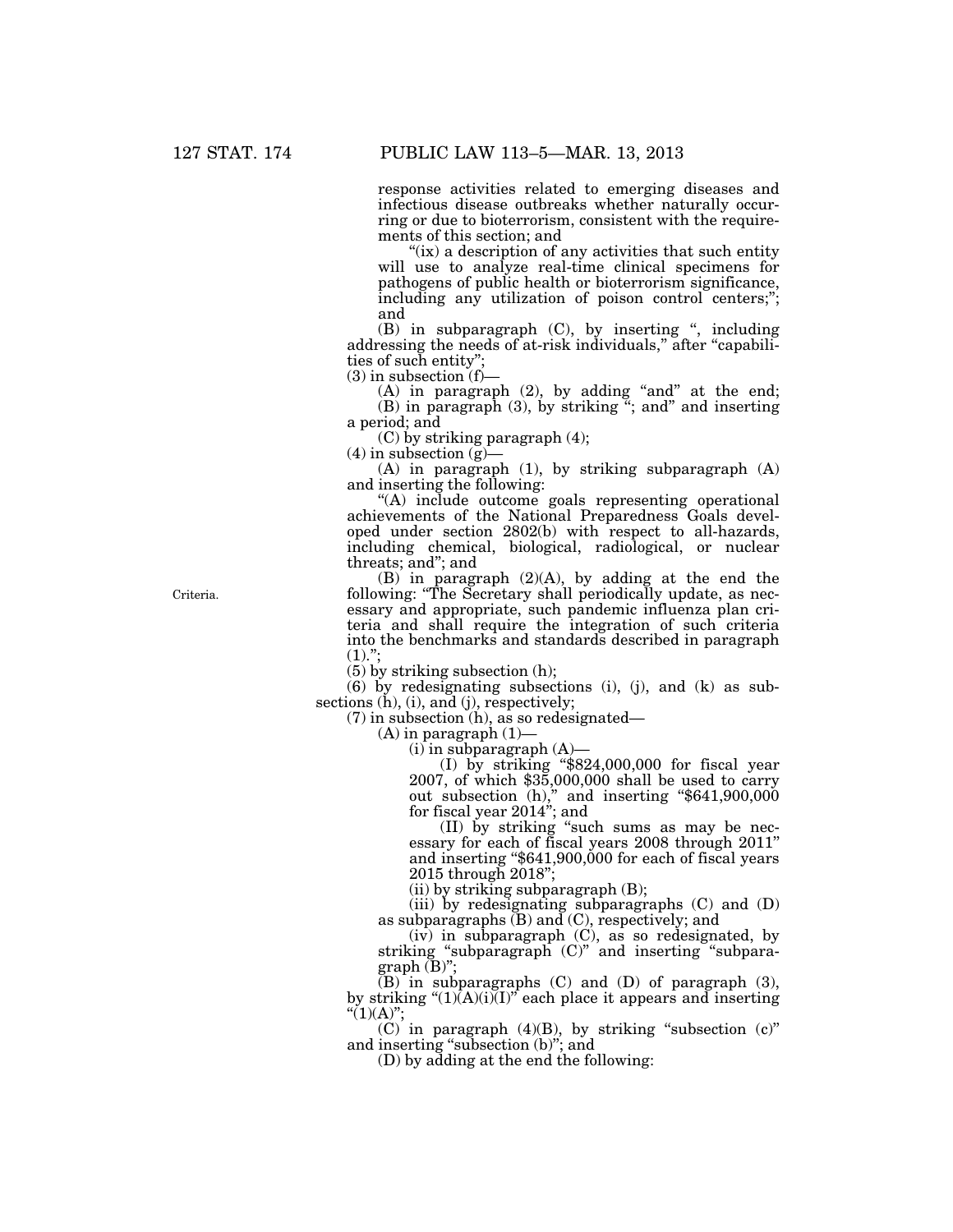''(7) AVAILABILITY OF COOPERATIVE AGREEMENT FUNDS.— ''(A) IN GENERAL.—Amounts provided to an eligible

entity under a cooperative agreement under subsection (a) for a fiscal year and remaining unobligated at the end of such year shall remain available to such entity for the next fiscal year for the purposes for which such funds were provided.<br>"(B) FUNDS CONTINGENT ON ACHIEVING BENCHMARKS.—

The continued availability of funds under subparagraph (A) with respect to an entity shall be contingent upon such entity achieving the benchmarks and submitting the pandemic influenza plan as described in subsection (g).''; and

(8) in subsection (i), as so redesignated—

(A) in paragraph  $(1)(E)$ , by striking "subsection  $(k)$ " and inserting "subsection (j)";

(B) by striking paragraph (3).

(b) VACCINE TRACKING AND DISTRIBUTION.—Section 319A(e) of the Public Health Service Act (42 U.S.C. 247d–1(e)) is amended by striking "such sums for each of fiscal years 2007 through 2011" and inserting "\$30,800,000 for each of fiscal years 2014 through 2018''.

(c) TECHNICAL AND CONFORMING AMENDMENTS.—

(1) Section 319C–1(b)(1)(B) of the Public Health Service Act  $(42 \text{ U.S.C. } 247d - 3a(b)(1)(B))$  is amended by striking "subsection  $(i)(4)$ " and inserting "subsection  $(h)(4)$ ".

(2) Section 319C–2 of the Public Health Service Act (42 U.S.C. 247d–3b) is amended—

(A) in subsection (i), by striking "(j), and  $(k)$ " and inserting "(i), and (j)"; and

(B) in subsection (j)(3), by striking "319C–1(i)" and inserting " $319C-1(h)$ ".

#### **SEC. 203. HOSPITAL PREPAREDNESS AND MEDICAL SURGE CAPACITY.**

(a) ALL-HAZARDS PUBLIC HEALTH AND MEDICAL RESPONSE CUR- RICULA AND TRAINING.—Section 319F(a)(5)(B) of the Public Health Service Act  $(42 \text{ U.S.C. } 247d - 6(a)(5)(B))$  is amended by striking "public health or medical" and inserting "public health, medical, or dental''.

(b) ENCOURAGING HEALTH PROFESSIONAL VOLUNTEERS.—

(1) EMERGENCY SYSTEM FOR ADVANCE REGISTRATION OF VOL-UNTEER HEALTH PROFESSIONALS.—Section 319I(k) of the Public Health Service Act (42 U.S.C. 247d–7b(k)) is amended by striking "\$2,000,000 for fiscal year 2002, and such sums as may be necessary for each of the fiscal years 2003 through 2011'' and inserting ''\$5,000,000 for each of fiscal years 2014 through 2018''.

(2) VOLUNTEERS.—Section 2813 of the Public Health Service Act (42 U.S.C. 300hh–15) is amended—

 $(A)$  in subsection  $(d)(2)$ , by adding at the end the following: "Such training exercises shall, as appropriate and applicable, incorporate the needs of at-risk individuals in the event of a public health emergency.''; and

(B) in subsection (i), by striking ''\$22,000,000 for fiscal year 2007, and such sums as may be necessary for each of fiscal years 2008 through 2011'' and inserting " $$11,200,000$  for each of fiscal years 2014 through 2018".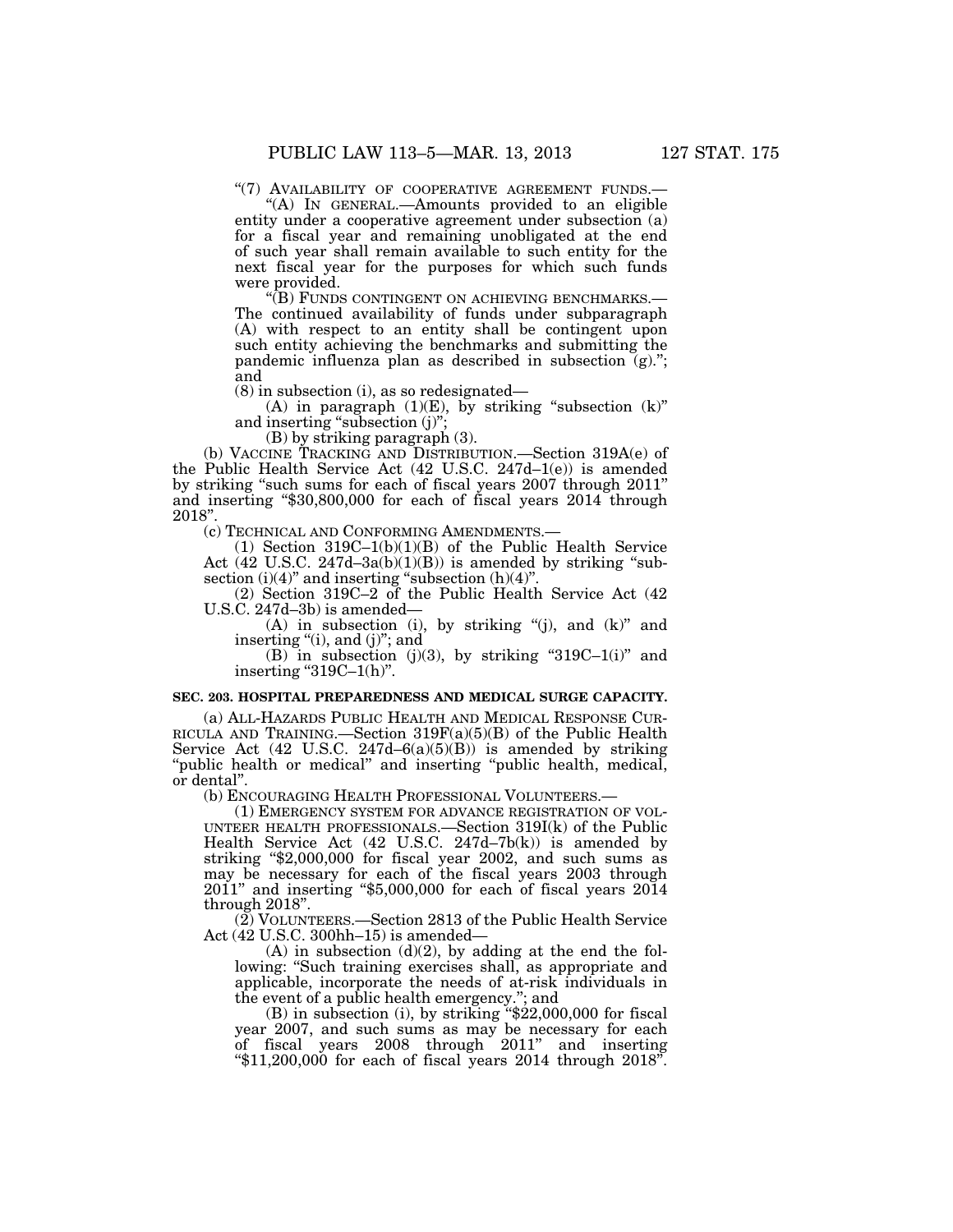(c) PARTNERSHIPS FOR STATE AND REGIONAL PREPAREDNESS TO IMPROVE SURGE CAPACITY.—Section 319C–2 of the Public Health Service Act (42 U.S.C. 247d–3b) is amended—

(1) in subsection (a), by inserting '', including, as appropriate, capacity and preparedness to address the needs of children and other at-risk individuals'' before the period at the end;

 $(2)$  in subsection  $(b)(1)(A)(ii)$ , by striking "centers, primary" and inserting "centers, community health centers, primary";

(3) by striking subsection (c) and inserting the following: ''(c) USE OF FUNDS.—An award under subsection (a) shall be expended for activities to achieve the preparedness goals described under paragraphs  $(1)$ ,  $(3)$ ,  $(4)$ ,  $(5)$ , and  $(\hat{6})$  of section 2802 $(b)$  with respect to all-hazards, including chemical, biological, radiological, or nuclear threats.'';

(4) by striking subsection (g) and inserting the following: "(g) COORDINATION.-

''(1) LOCAL RESPONSE CAPABILITIES.—An eligible entity shall, to the extent practicable, ensure that activities carried out under an award under subsection (a) are coordinated with activities of relevant local Metropolitan Medical Response Systems, local Medical Reserve Corps, the local Cities Readiness Initiative, and local emergency plans.

"(2) NATIONAL COLLABORATION.—Partnerships consisting of one or more eligible entities under this section may, to the extent practicable, collaborate with other partnerships consisting of one or more eligible entities under this section for purposes of national coordination and collaboration with respect to activities to achieve the preparedness goals described under paragraphs  $(1)$ ,  $(3)$ ,  $(4)$ ,  $(5)$ , and  $(6)$  of section 2802(b).";

 $(5)$  in subsection  $(i)$ —

(A) by striking ''The requirements of'' and inserting the following:

" $(1)$  In GENERAL.—The requirements of"; and

(B) by adding at the end the following:

"(2) MEETING GOALS OF NATIONAL HEALTH SECURITY STRATEGY.—The Secretary shall implement objective, evidencebased metrics to ensure that entities receiving awards under this section are meeting, to the extent practicable, the applicable goals of the National Health Security Strategy under section 2802.''; and

 $(6)$  in subsection  $(j)$ —

(A) by amending paragraph (1) to read as follows: ''(1) IN GENERAL.—For purposes of carrying out this section, there is authorized to be appropriated \$374,700,000 for each of fiscal years  $2014$  through  $2018$ ."; and

(B) by adding at the end the following:

"(4) AVAILABILITY OF COOPERATIVE AGREEMENT FUNDS.-

''(A) IN GENERAL.—Amounts provided to an eligible entity under a cooperative agreement under subsection (a) for a fiscal year and remaining unobligated at the end of such year shall remain available to such entity for the next fiscal year for the purposes for which such funds were provided.<br>"(B) FUNDS CONTINGENT ON ACHIEVING BENCHMARKS.—

The continued availability of funds under subparagraph (A) with respect to an entity shall be contingent upon

Appropriation authorization.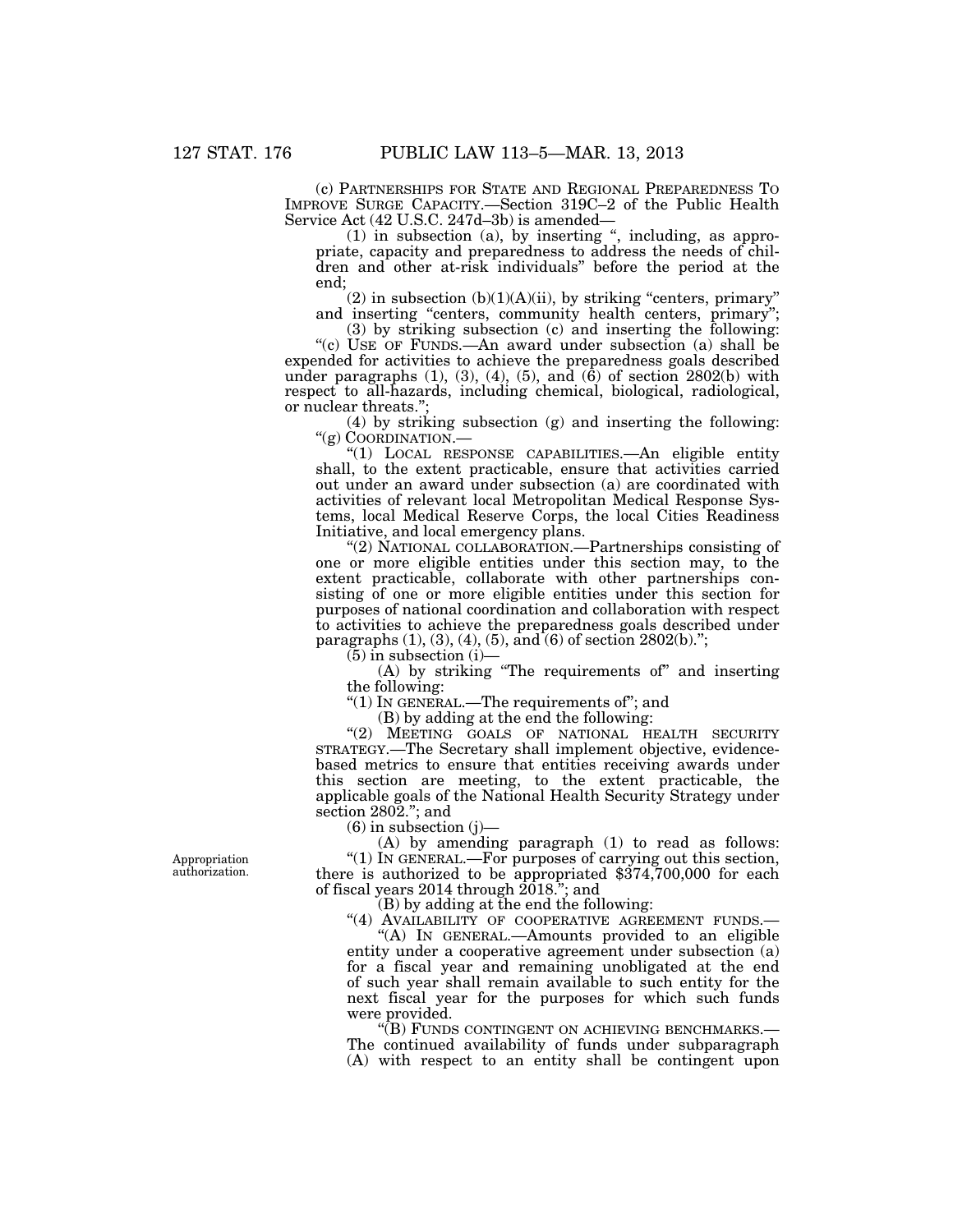such entity achieving the benchmarks and submitting the pandemic influenza plan as required under subsection (i).''.

## **SEC. 204. ENHANCING SITUATIONAL AWARENESS AND BIOSURVEIL-LANCE.**

(a) IN GENERAL.—Section 319D of the Public Health Service Act (42 U.S.C. 247d–4) is amended—

 $(1)$  in subsection  $(b)$ —

 $(A)$  in paragraph  $(1)(B)$ , by inserting "poison control centers,'' after ''hospitals,'';

(B) in paragraph (2), by inserting before the period at the end the following: '', allowing for coordination to maximize all-hazards medical and public health preparedness and response and to minimize duplication of effort''; and

(C) in paragraph (3), by inserting before the period at the end the following: ''and update such standards as necessary'';

(2) by striking subsection (c);

(3) by redesignating subsections (d) through (g) as subsections (c) through (f), respectively;

(4) in subsection (c), as so redesignated—

(A) in the subsection heading, by striking ''PUBLIC HEALTH SITUATIONAL AWARENESS'' and inserting ''MODERN-IZING PUBLIC HEALTH SITUATIONAL AWARENESS AND BIO-SURVEILLANCE'';

 $(B)$  in paragraph  $(1)$ —

(i) by striking ''Pandemic and All-Hazards Preparedness Act'' and inserting ''Pandemic and All-Hazards Preparedness Reauthorization Act of 2013''; and

(ii) by inserting '', novel emerging threats,'' after ''disease outbreaks'';

(C) by striking paragraph (2) and inserting the following:

"(2) STRATEGY AND IMPLEMENTATION PLAN.—Not later than Deadline. 180 days after the date of enactment of the Pandemic and All-Hazards Preparedness Reauthorization Act of 2013, the Secretary shall submit to the appropriate committees of Congress a coordinated strategy and an accompanying implementation plan that identifies and demonstrates the measurable steps the Secretary will carry out to—

"(A) develop, implement, and evaluate the network described in paragraph (1), utilizing the elements described in paragraph (3);

"(B) modernize and enhance biosurveillance activities; and

''(C) improve information sharing, coordination, and communication among disparate biosurveillance systems supported by the Department of Health and Human Services.'';

 $(D)$  in paragraph  $(3)(D)$ , by inserting "community health centers, health centers" after "poison control,";

(E) in paragraph (5), by striking subparagraph (A) and inserting the following:

''(A) utilize applicable interoperability standards as Determination. determined by the Secretary, and in consultation with the

Consultation.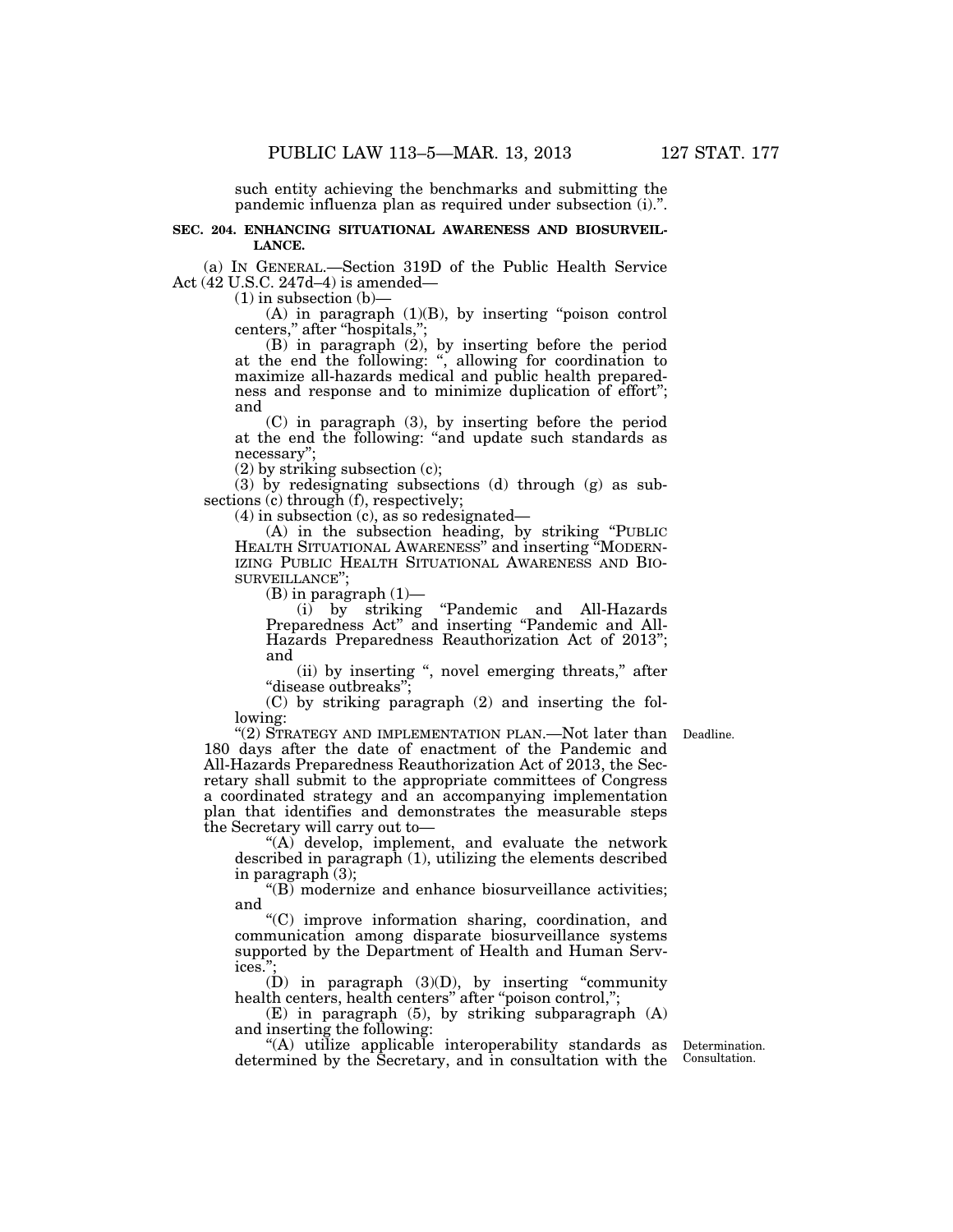Office of the National Coordinator for Health Information Technology, through a joint public and private sector process;''; and

(F) by adding at the end the following:

''(6) CONSULTATION WITH THE NATIONAL BIODEFENSE SCIENCE BOARD.—In carrying out this section and consistent with section 319M, the National Biodefense Science Board shall provide expert advice and guidance, including recommendations, regarding the measurable steps the Secretary should take to modernize and enhance biosurveillance activities pursuant to the efforts of the Department of Health and Human Services to ensure comprehensive, real-time, all-hazards biosurveillance capabilities. In complying with the preceding sentence, the National Biodefense Science Board shall—

''(A) identify the steps necessary to achieve a national biosurveillance system for human health, with international connectivity, where appropriate, that is predicated on State, regional, and community level capabilities and creates a networked system to allow for two-way information flow between and among Federal, State, and local government public health authorities and clinical health care providers;

 $\cdot$ <sup>c</sup>(B) identify any duplicative surveillance programs under the authority of the Secretary, or changes that are necessary to existing programs, in order to enhance and modernize such activities, minimize duplication, strengthen and streamline such activities under the authority of the Secretary, and achieve real-time and appropriate data that relate to disease activity, both human and zoonotic; and

''(C) coordinate with applicable existing advisory committees of the Director of the Centers for Disease Control and Prevention, including such advisory committees consisting of representatives from State, local, and tribal public health authorities and appropriate public and private sector health care entities and academic institutions, in order to provide guidance on public health surveillance activities.'';

(5) in subsection (d), as so redesignated—

(A) in paragraph (1), by striking "subsection (d)" and inserting "subsection (c)"

(B) in paragraph  $(4)(B)$ , by striking "subsection  $(d)$ " and inserting ''subsection (c)''; and

 $(C)$  in paragraph  $(5)$ 

(i) by striking ''4 years after the date of enactment of the Pandemic and All-Hazards Preparedness Act'' and inserting ''3 years after the date of enactment of the Pandemic and All-Hazards Preparedness Reauthorization Act of 2013''; and

 $(ii)$  by striking "subsection  $(d)$ " and inserting "subsection  $(c)$ ";

(6) in subsection (f), as so redesignated, by striking ''such sums as may be necessary in each of fiscal years 2007 through 2011'' and inserting ''\$138,300,000 for each of fiscal years 2014 through 2018''; and

(7) by adding at the end the following:

"(g) DEFINITION.—For purposes of this section the term 'biosurveillance' means the process of gathering near real-time

Guidance. Recommendations.

Coordination.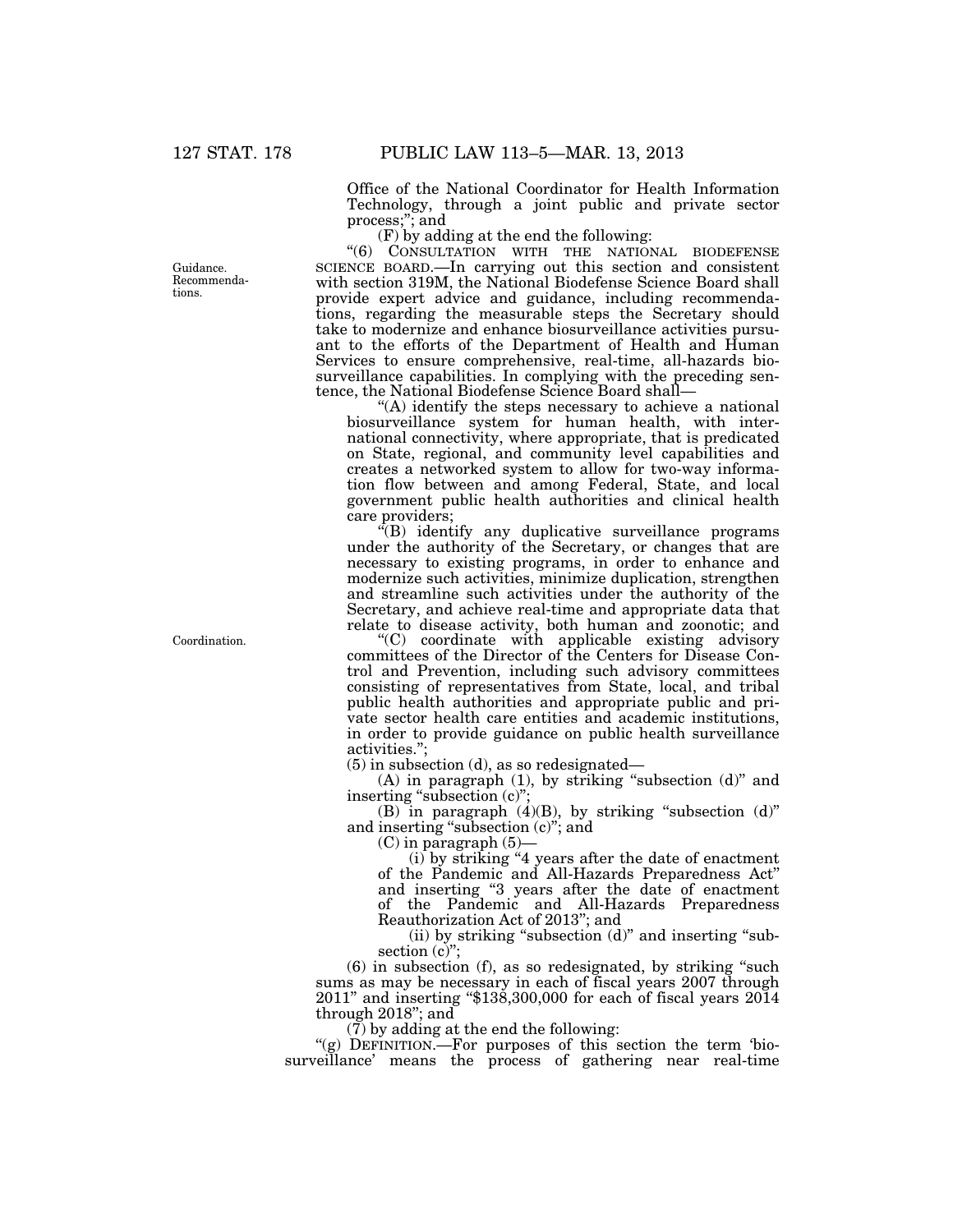biological data that relates to human and zoonotic disease activity and threats to human or animal health, in order to achieve early warning and identification of such health threats, early detection and prompt ongoing tracking of health events, and overall situational awareness of disease activity.''.

(b) TECHNICAL AND CONFORMING AMENDMENT.—Section 319C– 1(b)(2)(D) of the Public Health Service Act (42 U.S.C. 247d–  $3a(b)(2)(D)$  is amended by striking "section  $319D(d)(3)$ " and inserting "section  $319D(c)(3)$ ".

## **SEC. 205. ELIMINATING DUPLICATIVE PROJECT BIOSHIELD REPORTS.**

Section 5 of the Project Bioshield Act of 2004 (42 U.S.C. 247d– Repeal. 6c) is repealed.

## **TITLE III—ENHANCING MEDICAL COUNTERMEASURE REVIEW**

## **SEC. 301. SPECIAL PROTOCOL ASSESSMENT.**

Section 505(b)(5)(B) of the Federal Food, Drug, and Cosmetic Act (21 U.S.C. 355(b)(5)(B)) is amended by striking "size of clinical trials intended'' and all that follows through ''. The sponsor or applicant'' and inserting the following: ''size—

 $(ii)(I)$  of clinical trials intended to form the primary basis of an effectiveness claim; or

''(II) in the case where human efficacy studies are not ethical or feasible, of animal and any associated clinical trials which, in combination, are intended to form the primary basis of an effectiveness claim; or

''(ii) with respect to an application for approval of a biological product under section 351(k) of the Public Health Service Act, of any necessary clinical study or studies.

The sponsor or applicant''.

## **SEC. 302. AUTHORIZATION FOR MEDICAL PRODUCTS FOR USE IN EMERGENCIES.**

(a) IN GENERAL.—Section 564 of the Federal Food, Drug, and Cosmetic Act (21 U.S.C. 360bbb–3) is amended—

 $(1)$  in subsection  $(a)$ —

(A) in paragraph  $(1)$ , by striking "sections 505, 510 $(k)$ , and 515 of this Act'' and inserting ''any provision of this Act'';

 $(B)$  in paragraph  $(2)(A)$ , by striking "under a provision of law referred to in such paragraph'' and inserting ''under section 505,  $510(k)$ , or 515 of this Act or section 351 of the Public Health Service Act''; and

(C) in paragraph (3), by striking ''a provision of law referred to in such paragraph'' and inserting ''a section of this Act or the Public Health Service Act referred to in paragraph  $(2)(A)$ ";

 $(2)$  in subsection  $(b)$ —

(A) in the subsection heading, by striking ''EMERGENCY'' and inserting ''EMERGENCY OR THREAT JUSTIFYING EMER-GENCY AUTHORIZED USE'';

(B) in paragraph  $(1)$ —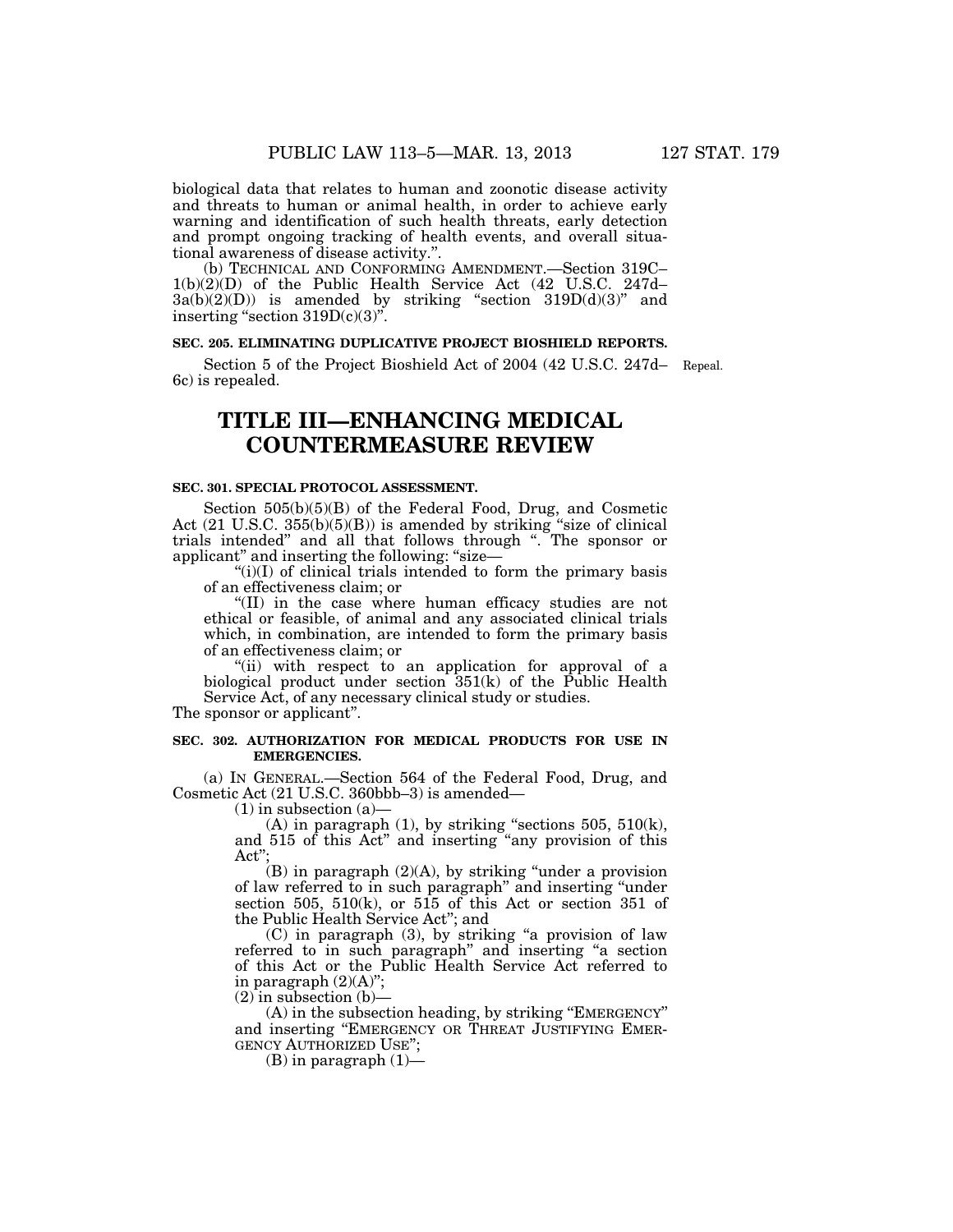(i) in the matter preceding subparagraph (A), by striking "may declare an emergency" and inserting "may make a declaration that the circumstances exist"

(ii) in subparagraph  $(A)$ , by striking "specified"; (iii) in subparagraph (B)—

(I) by striking ''specified''; and

(II) by striking ''; or'' and inserting a semicolon; (iv) by amending subparagraph (C) to read as follows:

 $(C)$  a determination by the Secretary that there is a public health emergency, or a significant potential for a public health emergency, that affects, or has a significant potential to affect, national security or the health and security of United States citizens living abroad, and that involves a biological, chemical, radiological, or nuclear agent or agents, or a disease or condition that may be attributable to such agent or agents; or''; and

(v) by adding at the end the following:

''(D) the identification of a material threat pursuant to section 319F–2 of the Public Health Service Act sufficient to affect national security or the health and security of United States citizens living abroad.'';

 $(C)$  in paragraph  $(2)$ 

 $(i)$  in subparagraph  $(A)$ , by amending clause  $(ii)$ to read as follows:

''(ii) a change in the approval status of the product such that the circumstances described in subsection  $(a)(2)$  have ceased to exist.";

(ii) by striking subparagraph (B); and

(iii) by redesignating subparagraph (C) as subparagraph (B);

(D) in paragraph (4), by striking ''advance notice of termination, and renewal under this subsection.'' and inserting '', and advance notice of termination under this subsection.''; and

(E) by adding at the end the following:

"(5) EXPLANATION BY SECRETARY.—If an authorization under this section with respect to an unapproved product or an unapproved use of an approved product has been in effect for more than 1 year, the Secretary shall provide in writing to the sponsor of such product an explanation of the scientific, regulatory, or other obstacles to approval, licensure, or clearance of such product or use, including specific actions to be taken by the Secretary and the sponsor to overcome such obstacles.'';

 $(3)$  in subsection  $(c)$ —

 $(A)$  in the matter preceding paragraph  $(1)$ —

(i) by inserting ''the Assistant Secretary for Preparedness and Response," after "consultation with"; (ii) by striking ''Health and'' and inserting ''Health,

and''; and

(iii) by striking ''circumstances of the emergency involved'' and inserting ''applicable circumstances described in subsection  $(b)(1)$ ";

(B) in paragraph (1), by striking ''specified'' and inserting "referred to"; and

Determination.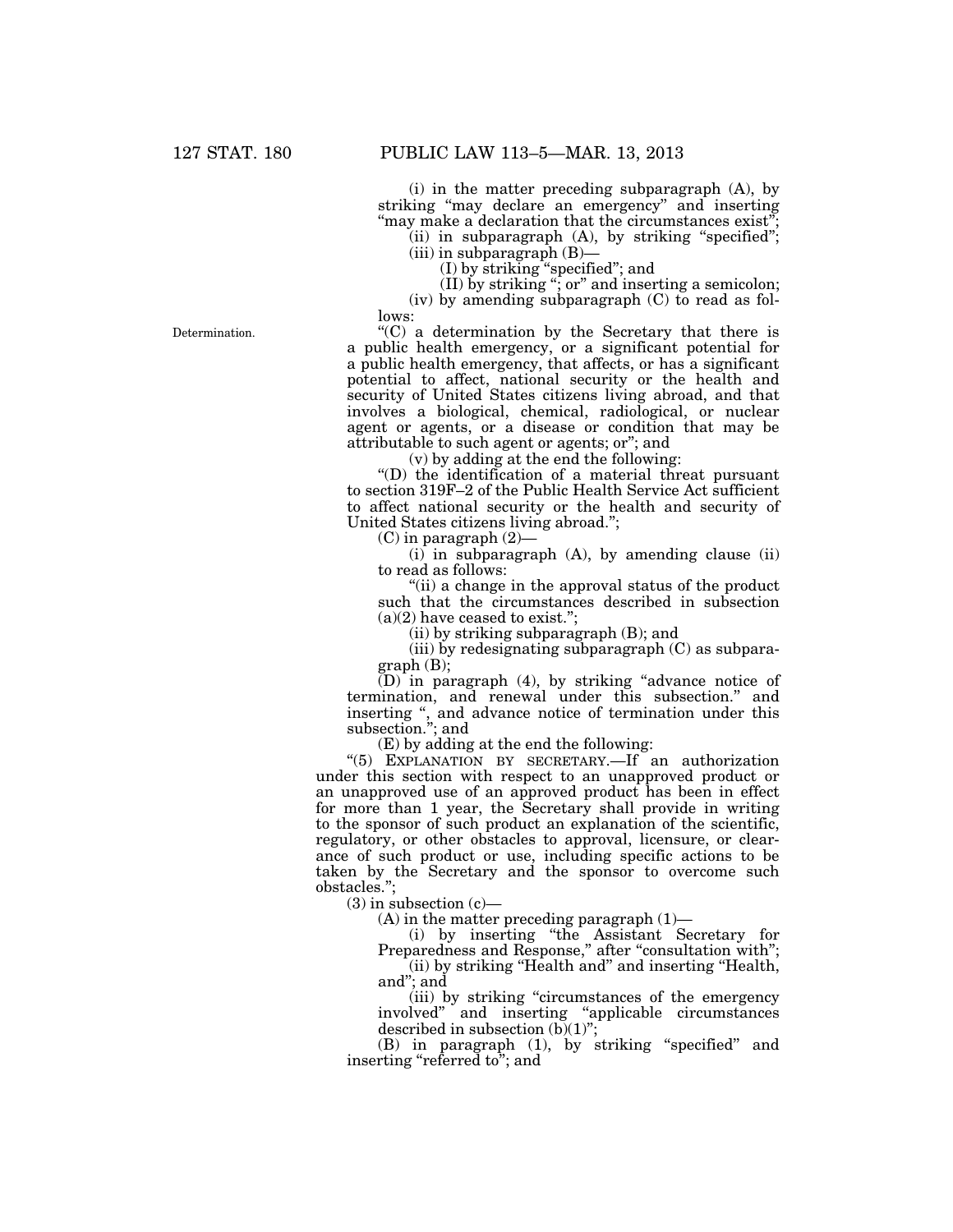$(C)$  in paragraph  $(2)(B)$ , by inserting ", taking into consideration the material threat posed by the agent or agents identified in a declaration under subsection  $(b)(1)(D)$ , if applicable" after "risks of the product";

 $(4)$  in subsection  $(d)(3)$ , by inserting ", to the extent practicable given the circumstances of the emergency,'' after ''including'';

 $(5)$  in subsection  $(e)$ —

(A) in paragraph  $(1)(A)$ , by striking "circumstances of the emergency'' and inserting ''applicable circumstances described in subsection (b)(1)'';

(B) in paragraph (1)(B), by amending clause (iii) to read as follows:

"(iii) Appropriate conditions with respect to collection and analysis of information concerning the safety and effectiveness of the product with respect to the use of such product during the period when the authorization is in effect and a reasonable time following such period.'';

(C) in paragraph (2)—

 $(i)$  in subparagraph  $(A)$ —

(I) by striking ''manufacturer of the product'' and inserting ''person'';

(II) by striking ''circumstances of the emergency'' and inserting ''applicable circumstances described in subsection  $(b)(1)$ "; and

(III) by inserting at the end before the period "or in paragraph  $(1)(B)$ ";

(ii) in subparagraph  $(B)(i)$ , by inserting before the period at the end '', except as provided in section 564A with respect to authorized changes to the product expiration date''; and

(iii) by amending subparagraph  $(C)$  to read as follows:

''(C) In establishing conditions under this paragraph with respect to the distribution and administration of the product for the unapproved use, the Secretary shall not impose conditions that would restrict distribution or administration of the product when distributed or administered for the approved use.''; and

> Waiver. Limitations.

(D) by amending paragraph (3) to read as follows: ''(3) GOOD MANUFACTURING PRACTICE; PRESCRIPTION.—With respect to the emergency use of a product for which an authorization under this section is issued (whether an unapproved product or an unapproved use of an approved product), the Secretary may waive or limit, to the extent appropriate given the applicable circumstances described in subsection  $(b)(1)$ –

''(A) requirements regarding current good manufacturing practice otherwise applicable to the manufacture, processing, packing, or holding of products subject to regulation under this Act, including such requirements established under section 501 or  $520(f)(1)$ , and including relevant conditions prescribed with respect to the product by an order under section 520(f)(2);

''(B) requirements established under section 503(b); and

''(C) requirements established under section 520(e).'';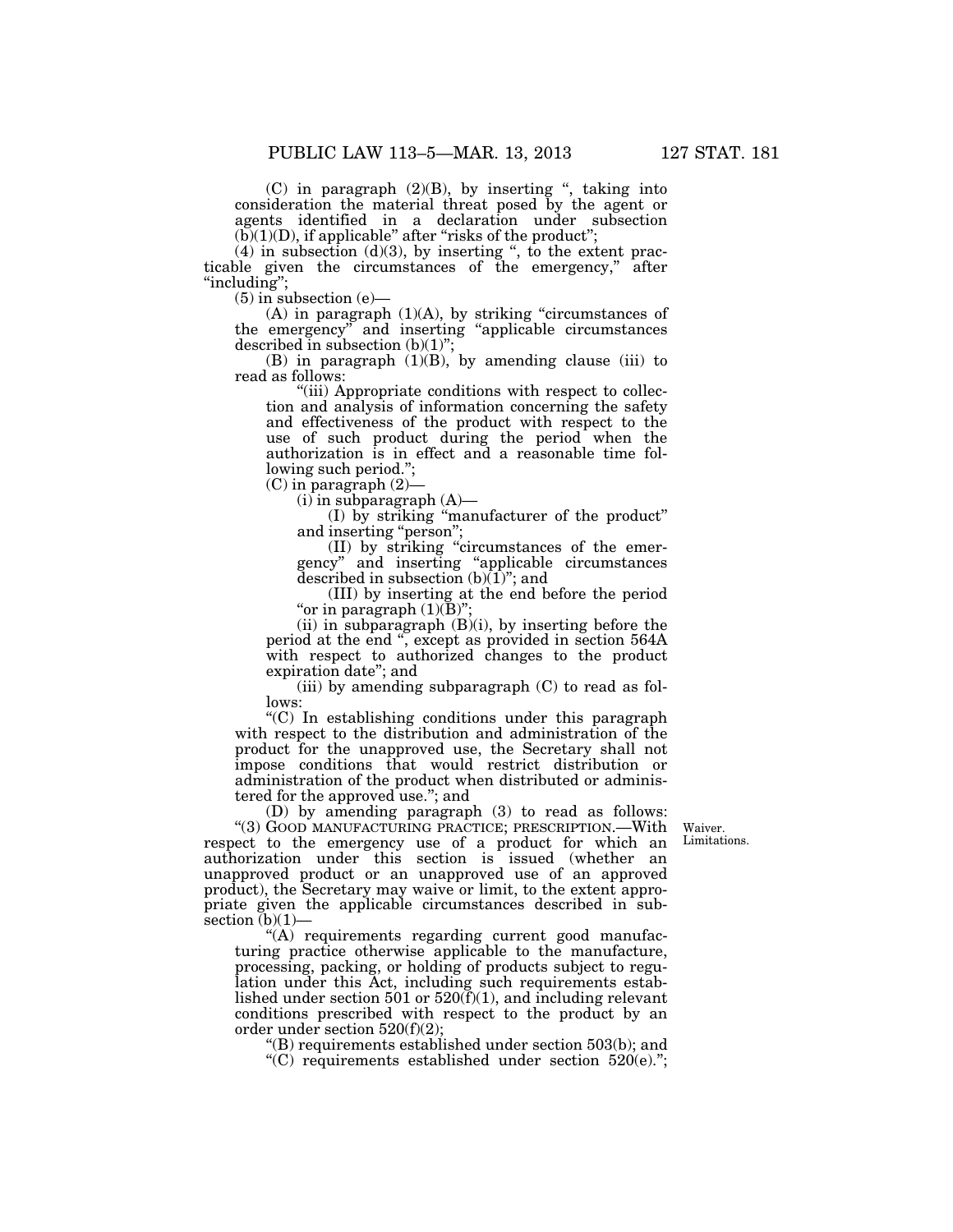$(6)$  in subsection  $(g)$ —

(A) in the subsection heading, by inserting ''REVIEW AND" before "REVOCATION"

(B) in paragraph (1), by inserting after the period at the end the following: ''As part of such review, the Secretary shall regularly review the progress made with respect to the approval, licensure, or clearance of—

''(A) an unapproved product for which an authorization was issued under this section; or

''(B) an unapproved use of an approved product for which an authorization was issued under this section."; and

(C) by amending paragraph (2) to read as follows: "(2) REVISION AND REVOCATION.—The Secretary may revise or revoke an authorization under this section if—

''(A) the circumstances described under subsection  $(b)(1)$  no longer exist;

''(B) the criteria under subsection (c) for issuance of such authorization are no longer met; or

''(C) other circumstances make such revision or revocation appropriate to protect the public health or safety."

 $(7)$  in subsection  $(h)(1)$ , by adding after the period at the end the following: ''The Secretary shall make any revisions to an authorization under this section available on the Internet Web site of the Food and Drug Administration.";

(8) by adding at the end of subsection (j) the following:

"(4) Nothing in this section shall be construed as authorizing a delay in the review or other consideration by the Secretary of any application or submission pending before the Food and Drug Administration for a product for which an authorization under this section is issued.''; and

(9) by adding at the end the following:

"(m) CATEGORIZATION OF LABORATORY TESTS ASSOCIATED WITH DEVICES SUBJECT TO AUTHORIZATION.—

"(1) In GENERAL.—In issuing an authorization under this section with respect to a device, the Secretary may, subject to the provisions of this section, determine that a laboratory examination or procedure associated with such device shall be deemed, for purposes of section 353 of the Public Health Service Act, to be in a particular category of examinations and procedures (including the category described by subsection  $(d)(3)$  of such section) if, based on the totality of scientific evidence available to the Secretary—

''(A) such categorization would be beneficial to protecting the public health; and

''(B) the known and potential benefits of such categorization under the circumstances of the authorization outweigh the known and potential risks of the categorization.

"(2) CONDITIONS OF DETERMINATION.—The Secretary may establish appropriate conditions on the performance of the examination or procedure pursuant to such determination.

"(3) EFFECTIVE PERIOD.—A determination under this subsection shall be effective for purposes of section 353 of the Public Health Service Act notwithstanding any other provision of that section during the effective period of the relevant declaration under subsection (b).''.

Web posting.

Determination.

Review.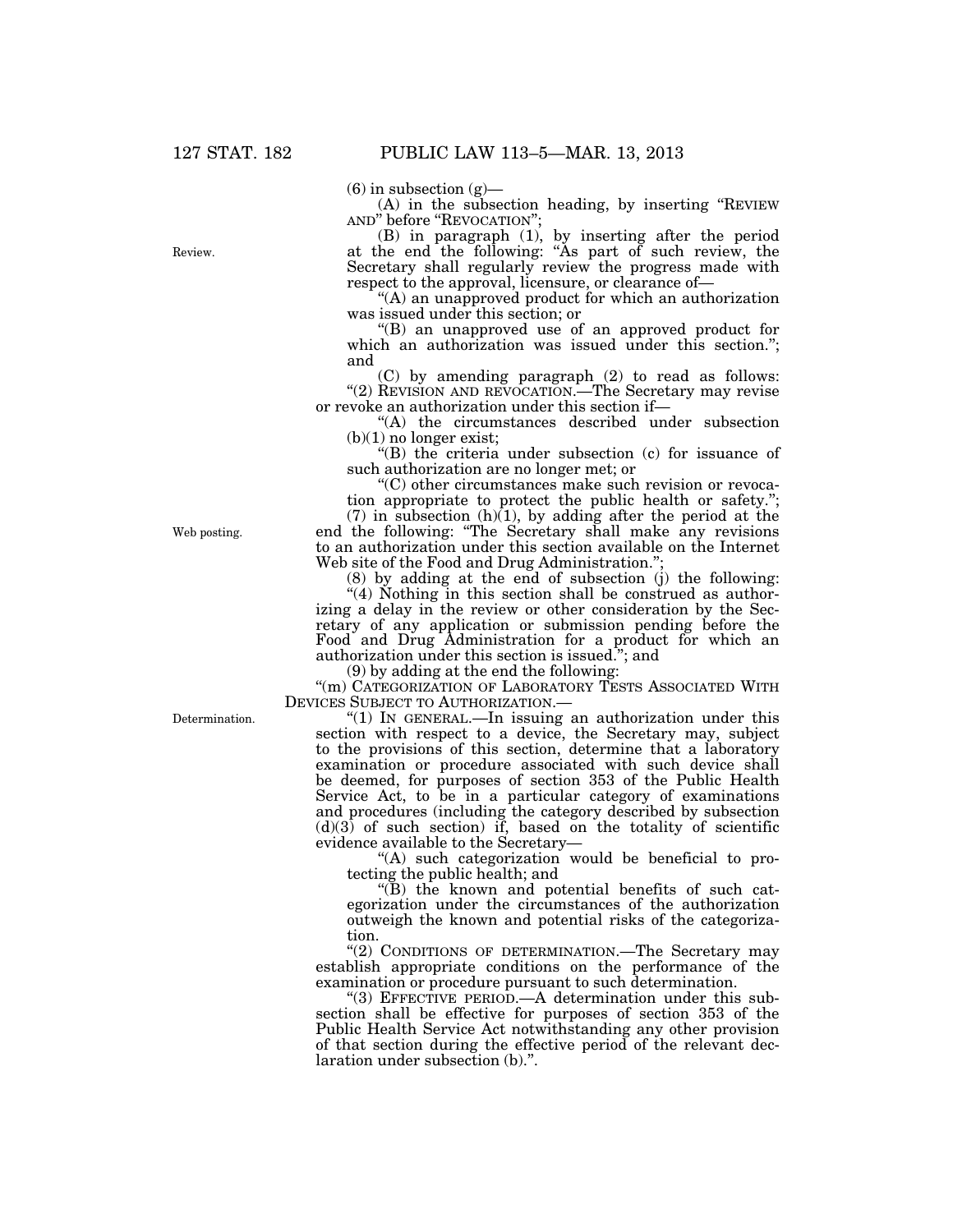(b) EMERGENCY USE OF MEDICAL PRODUCTS.—Subchapter E of chapter V of the Federal Food, Drug, and Cosmetic Act (21 U.S.C. 360bbb et seq.) is amended by inserting after section 564 the following:

### **''SEC. 564A. EMERGENCY USE OF MEDICAL PRODUCTS.**

21 USC 360bbb–3a.

''(a) DEFINITIONS.—In this section:

"(1) ELIGIBLE PRODUCT.—The term 'eligible product' means a product that—

"(A) is approved or cleared under this chapter or licensed under section 351 of the Public Health Service Act;

''(B)(i) is intended for use to prevent, diagnose, or treat a disease or condition involving a biological, chemical, radiological, or nuclear agent or agents; or

"(ii) is intended for use to prevent, diagnose, or treat a serious or life-threatening disease or condition caused by a product described in clause (i); and

 $C^2(C)$  is intended for use during the circumstances under which—

"(i) a determination described in subparagraph  $(A)$ , (B), or (C) of section 564(b)(1) has been made by the Secretary of Homeland Security, the Secretary of Defense, or the Secretary, respectively; or

"(ii) the identification of a material threat described in subparagraph  $(D)$  of section 564 $(b)(1)$  has been made pursuant to section 319F–2 of the Public Health Service Act.

"(2) PRODUCT.—The term 'product' means a drug, device, or biological product.

''(b) EXPIRATION DATING.—

''(1) IN GENERAL.—The Secretary may extend the expiration date and authorize the introduction or delivery for introduction into interstate commerce of an eligible product after the expiration date provided by the manufacturer if—

 $\sqrt{\ }$ (A) the expiration date extension is intended to support the United States ability to protect—

''(i) the public health; or

''(ii) military preparedness and effectiveness; and ''(B) the expiration date extension is supported by an appropriate scientific evaluation that is conducted or accepted by the Secretary.

"(2) REQUIREMENTS AND CONDITIONS.—Any extension of an expiration date under paragraph (1) shall, as part of the extension, identify—

''(A) each specific lot, batch, or other unit of the product for which extended expiration is authorized;

''(B) the duration of the extension; and

''(C) any other requirements or conditions as the Secretary may deem appropriate for the protection of the public health, which may include requirements for, or conditions on, product sampling, storage, packaging or repackaging, transport, labeling, notice to product recipients, recordkeeping, periodic testing or retesting, or product disposition.

''(3) EFFECT.—Notwithstanding any other provision of this Act or the Public Health Service Act, an eligible product shall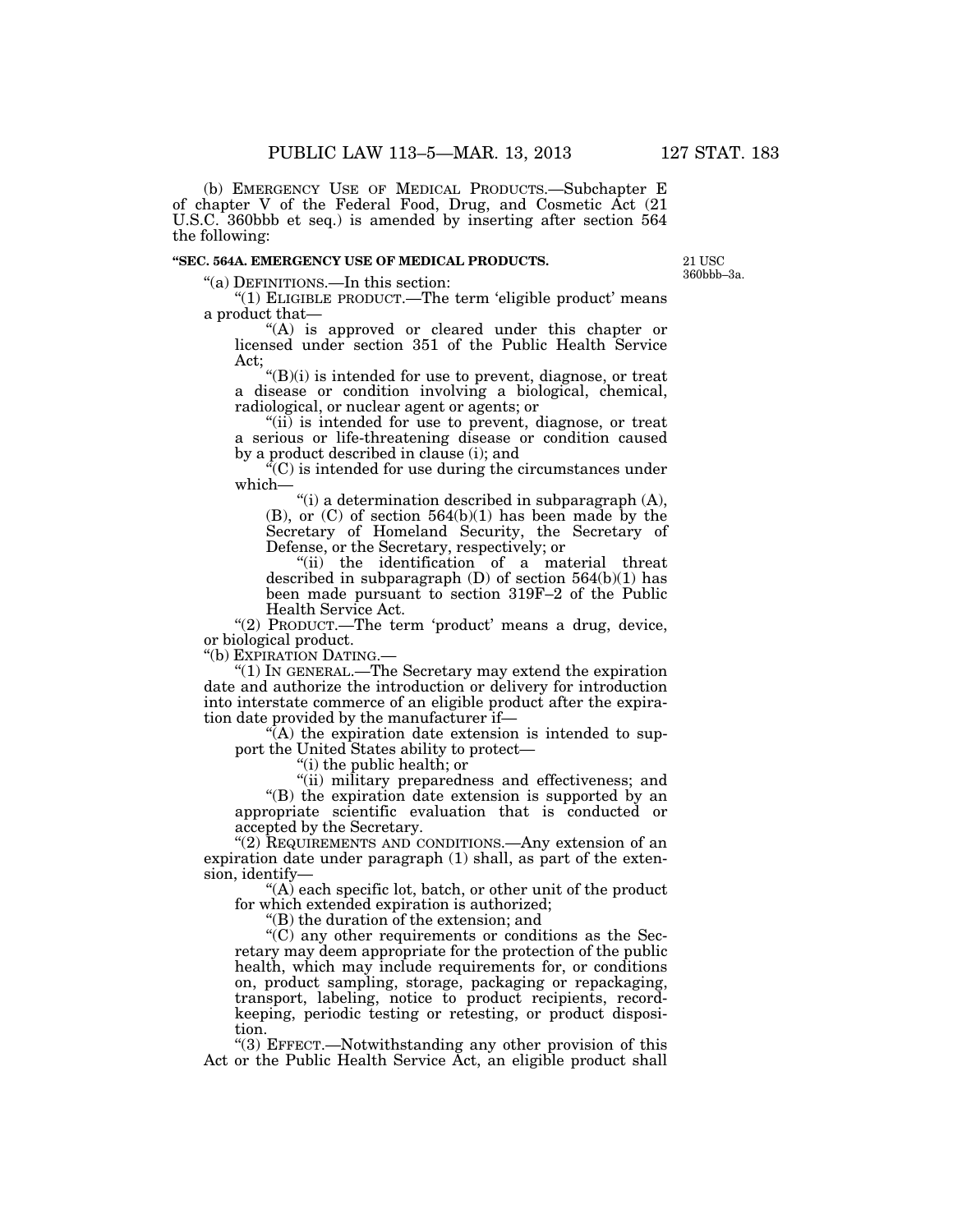not be considered an unapproved product (as defined in section  $564(a)(2)(A)$  and shall not be deemed adulterated or misbranded under this Act because, with respect to such product, the Secretary has, under paragraph (1), extended the expiration date and authorized the introduction or delivery for introduction into interstate commerce of such product after the expiration date provided by the manufacturer.

 $\sqrt{4}$ ) EXPIRATION DATE.—For purposes of this subsection, the term 'expiration date' means the date established through appropriate stability testing required by the regulations issued by the Secretary to ensure that the product meets applicable standards of identity, strength, quality, and purity at the time

of use.<br>"(c) CURRENT GOOD MANUFACTURING PRACTICE.—

" $(1)$  In GENERAL.—The Secretary may, when the circumstances of a domestic, military, or public health emergency or material threat described in subsection  $(a)(1)(C)$  so warrant, authorize, with respect to an eligible product, deviations from current good manufacturing practice requirements otherwise applicable to the manufacture, processing, packing, or holding of products subject to regulation under this Act, including requirements under section 501 or  $520(f)(1)$  or applicable conditions prescribed with respect to the eligible product by an order under section  $520(f)(2)$ .

''(2) EFFECT.—Notwithstanding any other provision of this Act or the Public Health Service Act, an eligible product shall not be considered an unapproved product (as defined in section  $564(a)(2)(A)$  and shall not be deemed adulterated or misbranded under this Act because, with respect to such product, the Secretary has authorized deviations from current good manufacturing practices under paragraph (1).

"(d) EMERGENCY DISPENSING.—The requirements of sections 503(b) and 520(e) shall not apply to an eligible product, and the product shall not be considered an unapproved product (as defined in section  $564(a)(2)(A)$  and shall not be deemed adulterated or misbranded under this Act because it is dispensed without an individual prescription, if—

" $(1)$  the product is dispensed during the circumstances described in subsection  $(a)(1)\overline{(C)}$ ; and

"(2) such dispensing without an individual prescription occurs—

 $<sup>4</sup>(A)$  as permitted under the law of the State in which</sup> the product is dispensed; or

''(B) in accordance with an order issued by the Secretary, for the purposes and duration of the circumstances described in subsection  $(a)(1)(C)$ .

''(e) EMERGENCY USE INSTRUCTIONS.—

''(1) IN GENERAL.—The Secretary, acting through an appropriate official within the Department of Health and Human Services, may create and issue emergency use instructions to inform health care providers or individuals to whom an eligible product is to be administered concerning such product's approved, licensed, or cleared conditions of use.

''(2) EFFECT.—Notwithstanding any other provisions of this Act or the Public Health Service Act, a product shall not be considered an unapproved product and shall not be deemed adulterated or misbranded under this Act because of the

Definition.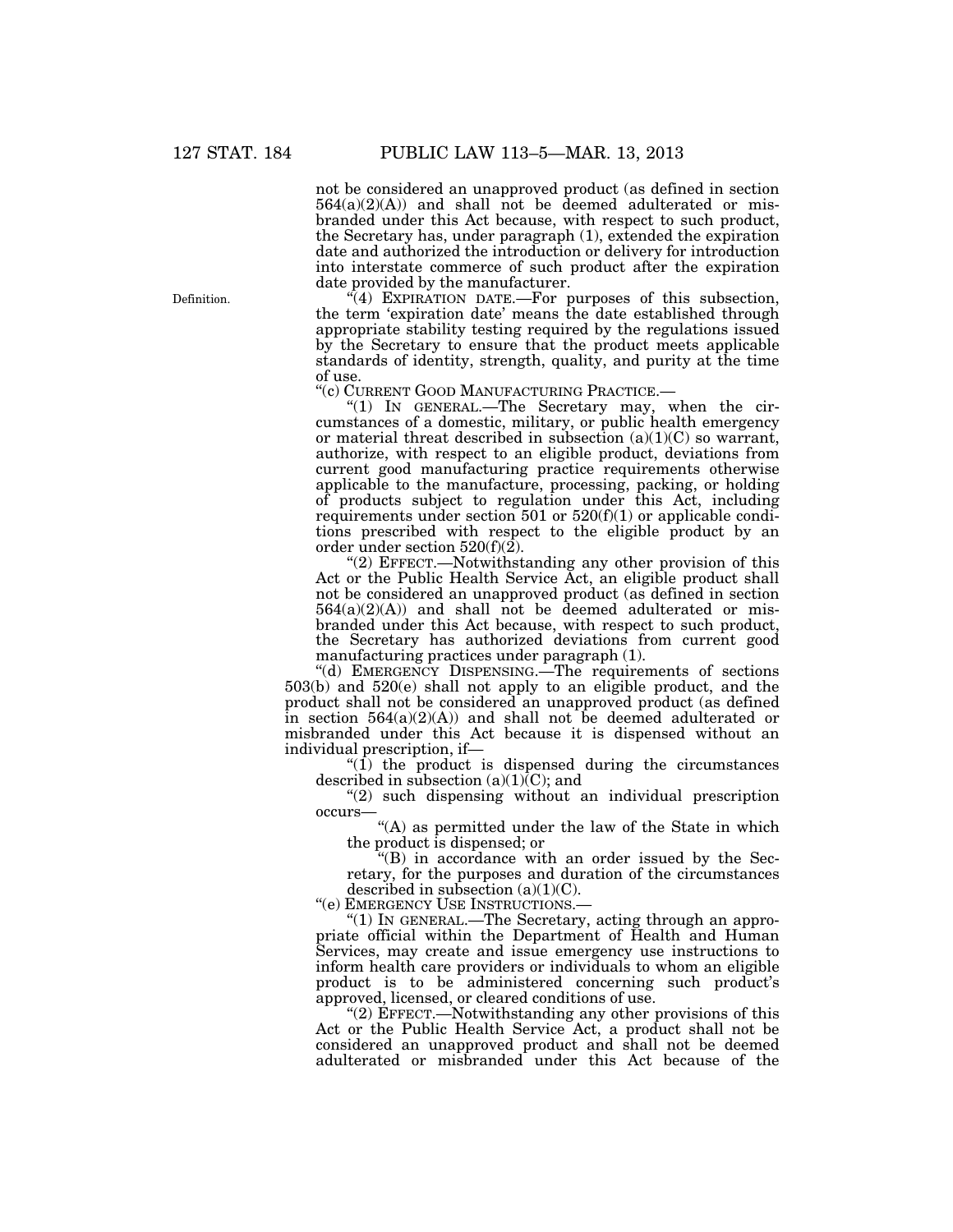issuance of emergency use instructions under paragraph (1) with respect to such product or the introduction or delivery for introduction of such product into interstate commerce accompanied by such instructions—

''(A) during an emergency response to an actual emergency that is the basis for a determination described in subsection  $(a)(1)(C)(i)$ ; or

''(B) by a government entity (including a Federal, State, local, or tribal government entity), or a person acting on behalf of such a government entity, in preparation for an emergency response.''.

(c) RISK EVALUATION AND MITIGATION STRATEGIES.—Section 505–1 of the Federal Food, Drug, and Cosmetic Act (21 U.S.C.  $355-1$ ), is amended-

(1) in subsection (f), by striking paragraph (7); and

(2) by adding at the end the following:

''(k) WAIVER IN PUBLIC HEALTH EMERGENCIES.—The Secretary Determination. may waive any requirement of this section with respect to a qualified countermeasure (as defined in section  $319F-1(a)(2)$  of the Public Health Service Act) to which a requirement under this section has been applied, if the Secretary determines that such waiver is required to mitigate the effects of, or reduce the severity of, the circumstances under which—

" $(1)$  a determination described in subparagraph  $(A)$ ,  $(B)$ , or  $(C)$  of section 564(b)(1) has been made by the Secretary of Homeland Security, the Secretary of Defense, or the Secretary, respectively; or

 $\sqrt{\hat{a}}$ ) the identification of a material threat described in subparagraph (D) of section 564(b)(1) has been made pursuant to section 319F–2 of the Public Health Service Act.''.

(d) PRODUCTS HELD FOR EMERGENCY USE.—The Federal Food, Drug, and Cosmetic Act (21 U.S.C. 301 et seq.) is amended by inserting after section 564A, as added by subsection (b), the following:

## **''SEC. 564B. PRODUCTS HELD FOR EMERGENCY USE.**

''It is not a violation of any section of this Act or of the Public Health Service Act for a government entity (including a Federal, State, local, or tribal government entity), or a person acting on behalf of such a government entity, to introduce into interstate commerce a product (as defined in section  $564(a)(4)$ ) intended for emergency use, if that product—

''(1) is intended to be held and not used; and

 $(2)$  is held and not used, unless and until that product— "(A) is approved, cleared, or licensed under section 505, 510(k), or 515 of this Act or section 351 of the Public

Health Service Act;

''(B) is authorized for investigational use under section 505 or 520 of this Act or section 351 of the Public Health Service Act; or

''(C) is authorized for use under section 564.''.

#### **SEC. 303. DEFINITIONS.**

Section 565 of the Federal Food, Drug, and Cosmetic Act (21 U.S.C. 360bbb–4) is amended by striking ''The Secretary, in consultation'' and inserting the following:

''(a) DEFINITIONS.—In this section—

21 USC 360bbb–3b.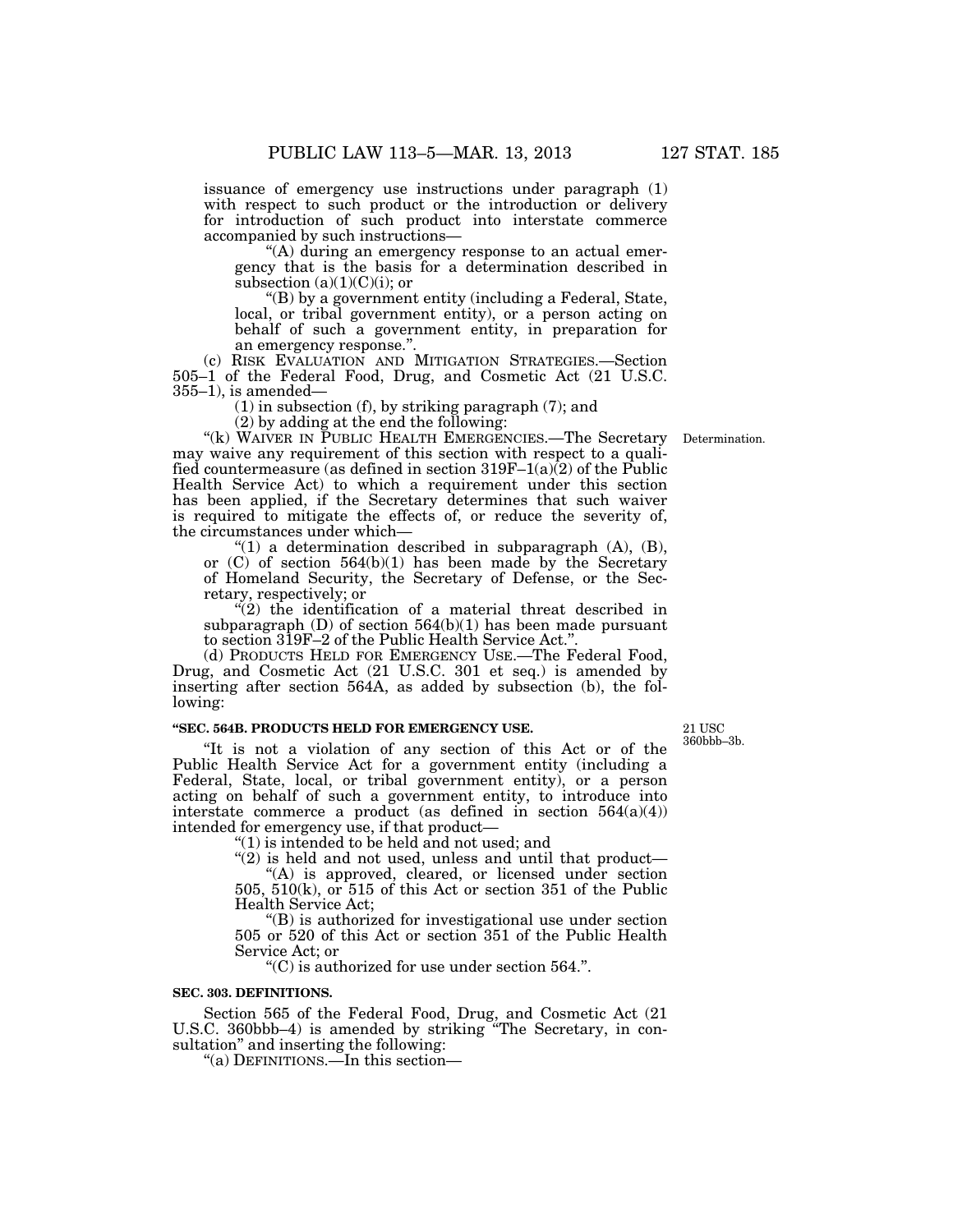" $(1)$  the term 'countermeasure' means a qualified countermeasure, a security countermeasure, and a qualified pandemic or epidemic product;

" $(2)$  the term 'qualified countermeasure' has the meaning given such term in section 319F–1 of the Public Health Service Act;

"(3) the term 'security countermeasure' has the meaning given such term in section 319F–2 of such Act; and

"(4) the term 'qualified pandemic or epidemic product' means a product that meets the definition given such term in section 319F–3 of the Public Health Service Act and—

"(A) that has been identified by the Department of Health and Human Services or the Department of Defense as receiving funding directly related to addressing chemical, biological, radiological, or nuclear threats, including pandemic influenza; or

''(B) is included under this paragraph pursuant to a determination by the Secretary.

''(b) GENERAL DUTIES.—The Secretary, in consultation''.

#### **SEC. 304. ENHANCING MEDICAL COUNTERMEASURE ACTIVITIES.**

Section 565 of the Federal Food, Drug, and Cosmetic Act (21 U.S.C. 360bbb–4), as amended by section  $303$ , is further amended—

(1) in the section heading, by striking ''**TECHNICAL ASSIST-ANCE**'' and inserting ''**COUNTERMEASURE DEVELOPMENT, REVIEW, AND TECHNICAL ASSISTANCE**'';

(2) in subsection (b), by striking the subsection enumerator and all that follows through ''shall establish'' and inserting the following:

Consultations.

''(b) GENERAL DUTIES.—In order to accelerate the development, stockpiling, approval, licensure, and clearance of qualified countermeasures, security countermeasures, and qualified pandemic or epidemic products, the Secretary, in consultation with the Assistant Secretary for Preparedness and Response, shall—

''(1) ensure the appropriate involvement of Food and Drug Administration personnel in interagency activities related to countermeasure advanced research and development, consistent with sections 319F, 319F–1, 319F–2, 319F–3, 319L, and 2811 of the Public Health Service Act;

 $''(2)$  ensure the appropriate involvement and consultation of Food and Drug Administration personnel in any flexible manufacturing activities carried out under section 319L of the Public Health Service Act, including with respect to meeting regulatory requirements set forth in this Act;

''(3) promote countermeasure expertise within the Food and Drug Administration by—

''(A) ensuring that Food and Drug Administration personnel involved in reviewing countermeasures for approval, licensure, or clearance are informed by the Assistant Secretary for Preparedness and Response on the material threat assessment conducted under section 319F–2 of the Public Health Service Act for the agent or agents for which the countermeasure under review is intended;

''(B) training Food and Drug Administration personnel regarding review of countermeasures for approval, licensure, or clearance;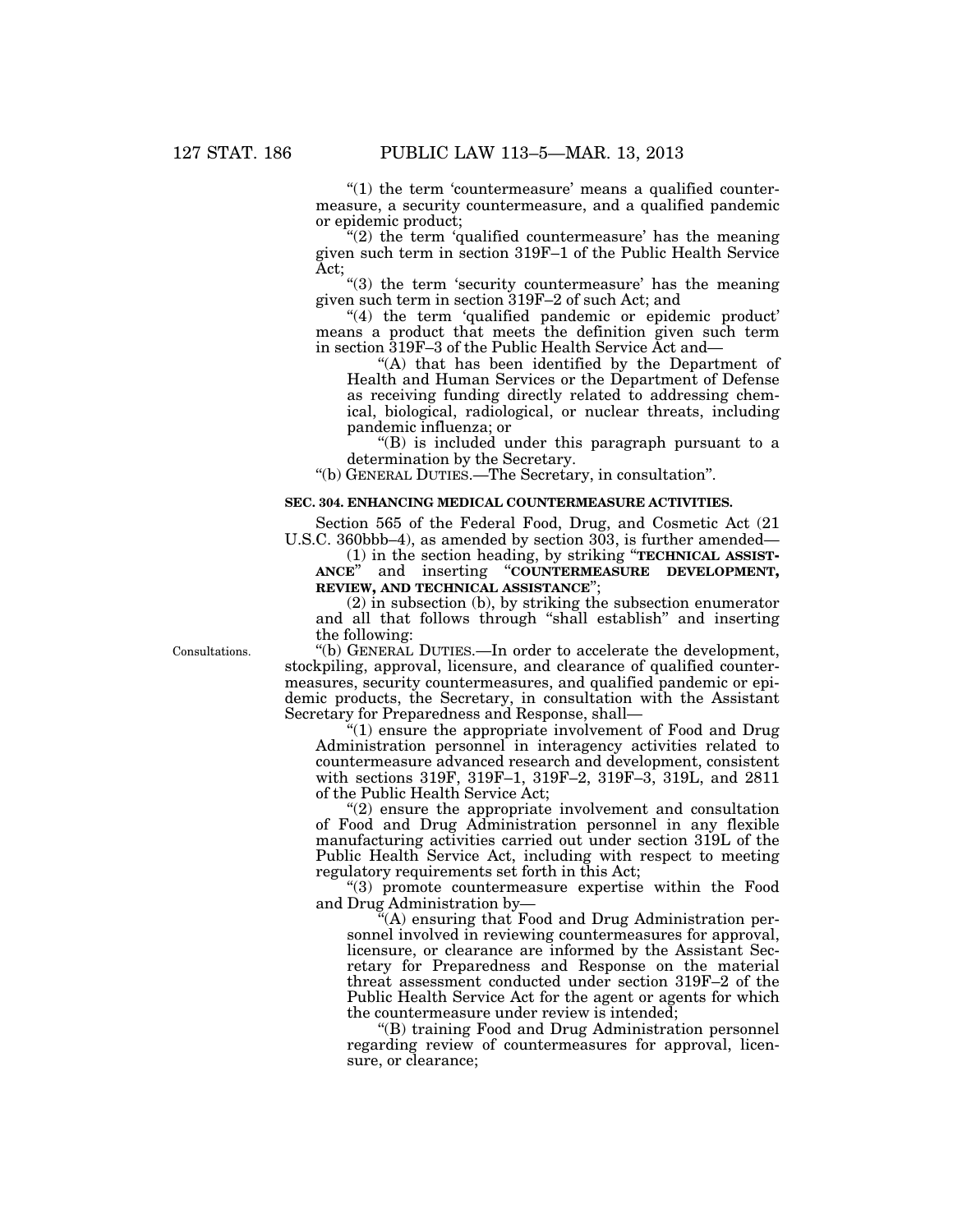''(C) holding public meetings at least twice annually to encourage the exchange of scientific ideas; and

''(D) establishing protocols to ensure that countermeasure reviewers have sufficient training or experience with countermeasures;

"(4) maintain teams, composed of Food and Drug Administration personnel with expertise on countermeasures, including specific countermeasures, populations with special clinical needs (including children and pregnant women that may use countermeasures, as applicable and appropriate), classes or groups of countermeasures, or other countermeasure-related technologies and capabilities, that shall—

 $\mathbb{F}(A)$  consult with countermeasure experts, including countermeasure sponsors and applicants, to identify and help resolve scientific issues related to the approval, licensure, or clearance of countermeasures, through workshops or public meetings; and

''(B) improve and advance the science relating to the development of new tools, standards, and approaches to assessing and evaluating countermeasures—

 $\mathbf{f}^{\mathbf{u}}(i)$  in order to inform the process for countermeasure approval, clearance, and licensure; and

"(ii) with respect to the development of countermeasures for populations with special clinical needs, including children and pregnant women, in order to meet the needs of such populations, as necessary and appropriate; and

''(5) establish''; and

(3) by adding at the end the following:

"(c) FINAL GUIDANCE ON DEVELOPMENT OF ANIMAL MODELS.-

"(1) IN GENERAL.—Not later than 1 year after the date of the enactment of the Pandemic and All-Hazards Preparedness Reauthorization Act of 2013, the Secretary shall provide final guidance to industry regarding the development of animal models to support approval, clearance, or licensure of countermeasures referred to in subsection (a) when human efficacy studies are not ethical or feasible.

"(2) AUTHORITY TO EXTEND DEADLINE.—The Secretary may Reports. extend the deadline for providing final guidance under paragraph (1) by not more than 6 months upon submission by the Secretary of a report on the status of such guidance to the Committee on Energy and Commerce of the House of Representatives and the Committee on Health, Education, Labor, and Pensions of the Senate.

''(d) DEVELOPMENT AND ANIMAL MODELING PROCEDURES.—

"(1) AVAILABILITY OF ANIMAL MODEL MEETINGS.—To facilitate the timely development of animal models and support the development, stockpiling, licensure, approval, and clearance of countermeasures, the Secretary shall, not later than 180 days after the enactment of this subsection, establish a procedure by which a sponsor or applicant that is developing a countermeasure for which human efficacy studies are not ethical or practicable, and that has an approved investigational new drug application or investigational device exemption, may request and receive—

''(A) a meeting to discuss proposed animal model development activities; and

Deadline.

Deadline.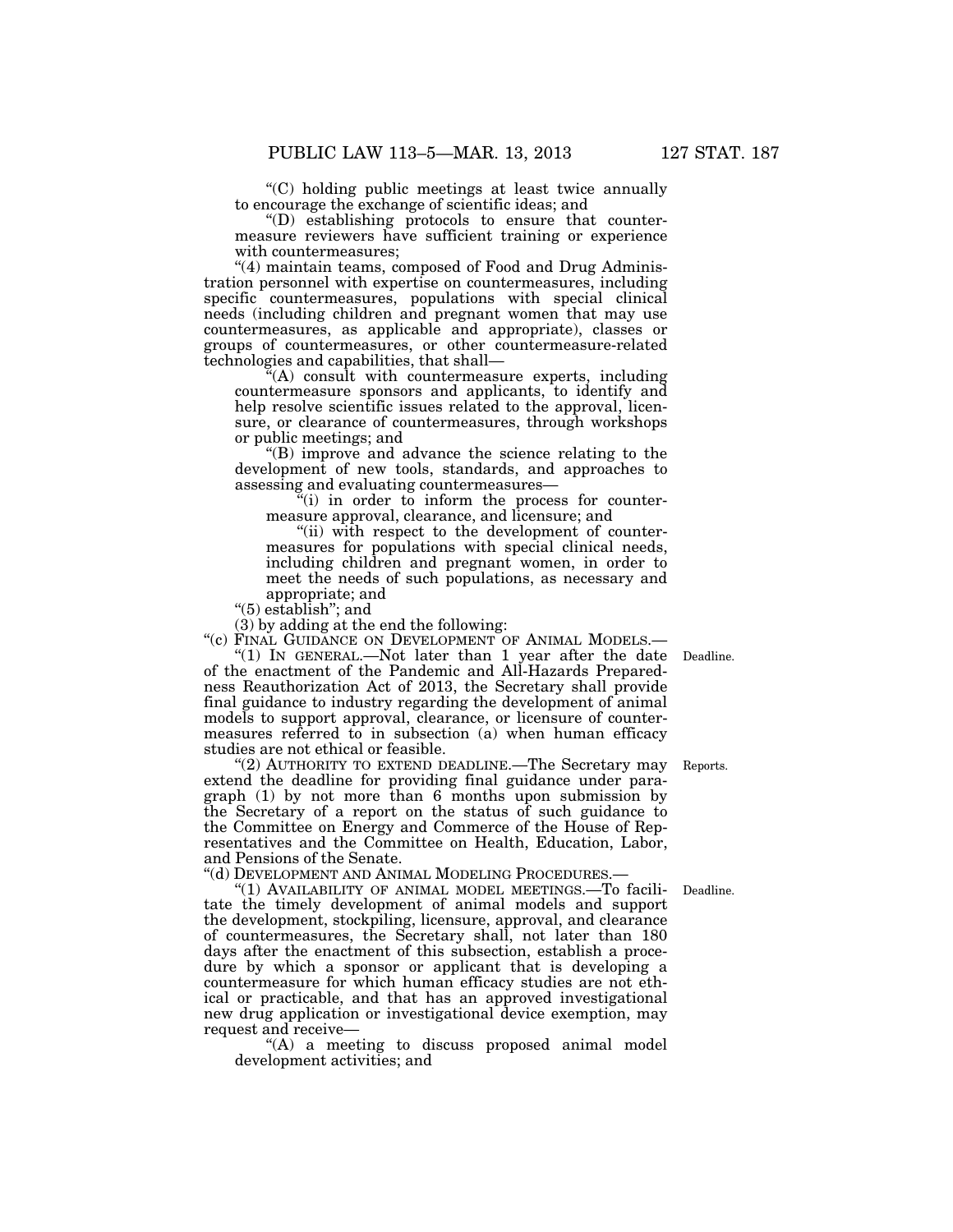''(B) a meeting prior to initiating pivotal animal studies.

''(2) PEDIATRIC MODELS.—To facilitate the development and selection of animal models that could translate to pediatric studies, any meeting conducted under paragraph (1) shall include discussion of animal models for pediatric populations, as appropriate.<br>"(e) REVIEW AND APPROVAL OF COUNTERMEASURES.—

"(1) MATERIAL THREAT.—When evaluating an application or submission for approval, licensure, or clearance of a countermeasure, the Secretary shall take into account the material threat posed by the chemical, biological, radiological, or nuclear agent or agents identified under section 319F–2 of the Public Health Service Act for which the countermeasure under review is intended.

"(2) REVIEW EXPERTISE.-When practicable and appropriate, teams of Food and Drug Administration personnel reviewing applications or submissions described under paragraph (1) shall include a reviewer with sufficient training or experience with countermeasures pursuant to the protocols established under subsection  $(b)(3)(D)$ .".

### **SEC. 305. REGULATORY MANAGEMENT PLANS.**

Section 565 of the Federal Food, Drug, and Cosmetic Act (21 U.S.C. 360bbb–4), as amended by section 304, is further amended by adding at the end the following:

''(f) REGULATORY MANAGEMENT PLAN.—

"(1) DEFINITION.—In this subsection, the term 'eligible countermeasure' means—

 $f(A)$  a security countermeasure with respect to which the Secretary has entered into a procurement contract under section 319F–2(c) of the Public Health Service Act; or

 $'(B)$  a countermeasure with respect to which the Biomedical Advanced Research and Development Authority has provided funding under section 319L of the Public Health Service Act for advanced research and development.

"(2) REGULATORY MANAGEMENT PLAN PROCESS.—The Secretary, in consultation with the Assistant Secretary for Preparedness and Response and the Director of the Biomedical Advanced Research and Development Authority, shall establish a formal process for obtaining scientific feedback and interactions regarding the development and regulatory review of eligible countermeasures by facilitating the development of written regulatory management plans in accordance with this subsection.

''(3) SUBMISSION OF REQUEST AND PROPOSED PLAN BY SPONSOR OR APPLICANT.—

"(A) In GENERAL.—A sponsor or applicant of an eligible countermeasure may initiate the process described under paragraph (2) upon submission of a written request to the Secretary. Such request shall include a proposed regulatory management plan.

''(B) TIMING OF SUBMISSION.—A sponsor or applicant may submit a written request under subparagraph (A) after the eligible countermeasure has an investigational new drug or investigational device exemption in effect.

Consultation.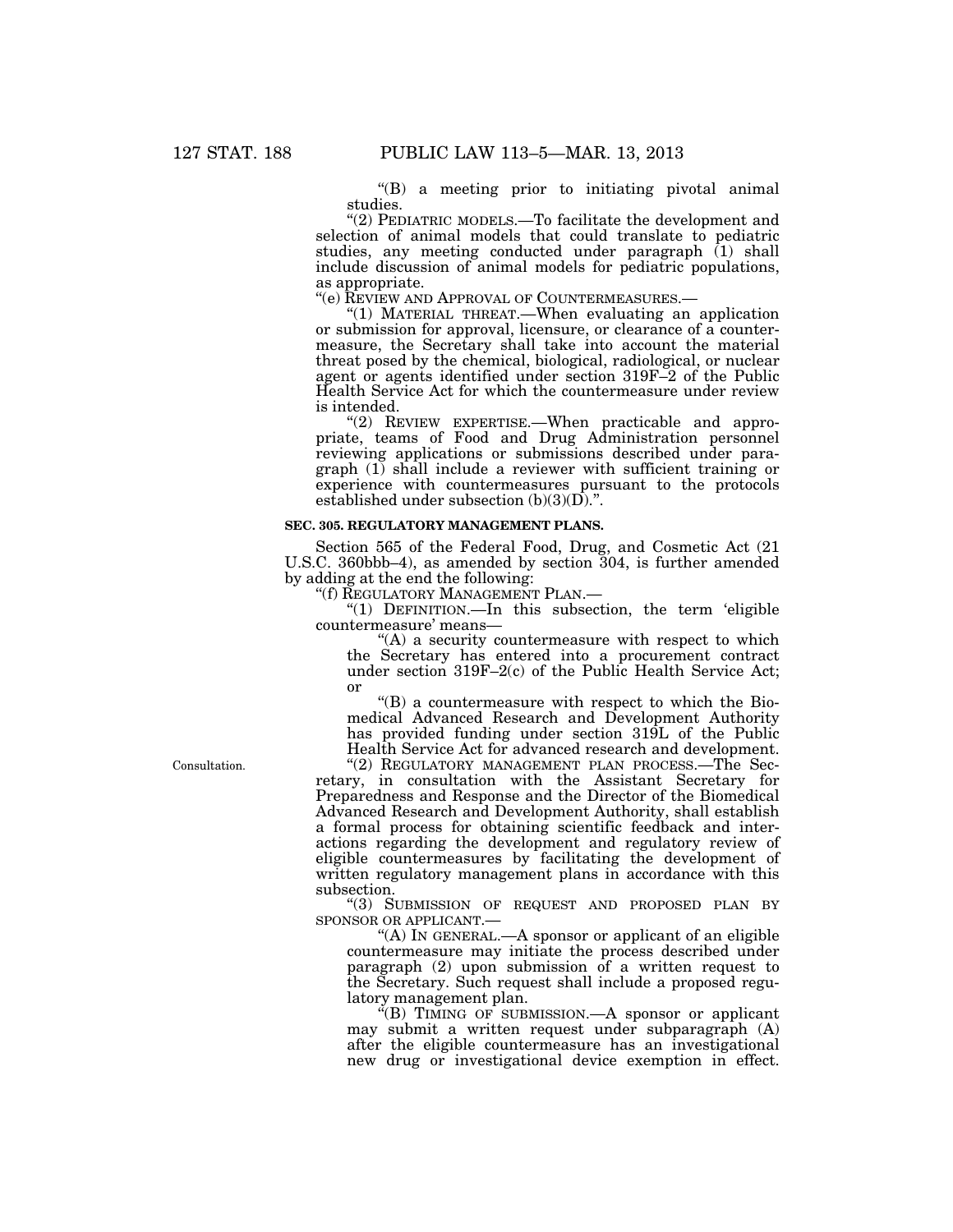"(C) RESPONSE BY SECRETARY.—The Secretary shall Time period. direct the Food and Drug Administration, upon submission of a written request by a sponsor or applicant under subparagraph  $(A)$ , to work with the sponsor or applicant to agree on a regulatory management plan within a reasonable time not to exceed 90 days. If the Secretary determines Determination. that no plan can be agreed upon, the Secretary shall provide to the sponsor or applicant, in writing, the scientific or regulatory rationale why such agreement cannot be reached.

"(4) PLAN.—The content of a regulatory management plan agreed to by the Secretary and a sponsor or applicant shall include—

''(A) an agreement between the Secretary and the sponsor or applicant regarding developmental milestones that will trigger responses by the Secretary as described in subparagraph (B);

" $(\hat{B})$  performance targets and goals for timely and appropriate responses by the Secretary to the triggers described under subparagraph (A), including meetings between the Secretary and the sponsor or applicant, written feedback, decisions by the Secretary, and other activities carried out as part of the development and review process; and

''(C) an agreement on how the plan shall be modified,

if needed. MILESTONES AND PERFORMANCE TARGETS.—The developmental milestones described in paragraph (4)(A) and the performance targets and goals described in paragraph  $(4)(B)$ shall include—

''(A) feedback from the Secretary regarding the data required to support the approval, clearance, or licensure of the eligible countermeasure involved;

"(B) feedback from the Secretary regarding the data necessary to inform any authorization under section 564;

''(C) feedback from the Secretary regarding the data necessary to support the positioning and delivery of the eligible countermeasure, including to the Strategic National Stockpile;

''(D) feedback from the Secretary regarding the data necessary to support the submission of protocols for review under section  $50\overline{5(b)(5)(B)}$ ;

" $(E)$  feedback from the Secretary regarding any gaps in scientific knowledge that will need resolution prior to approval, licensure, or clearance of the eligible countermeasure and plans for conducting the necessary scientific research;

" $(F)$  identification of the population for which the countermeasure sponsor or applicant seeks approval, licensure, or clearance and the population for which desired labeling would not be appropriate, if known; and

 $\mathcal{C}(\widetilde{G})$  as necessary and appropriate, and to the extent practicable, a plan for demonstrating safety and effectiveness in pediatric populations, and for developing pediatric dosing, formulation, and administration with respect to the eligible countermeasure, provided that such plan would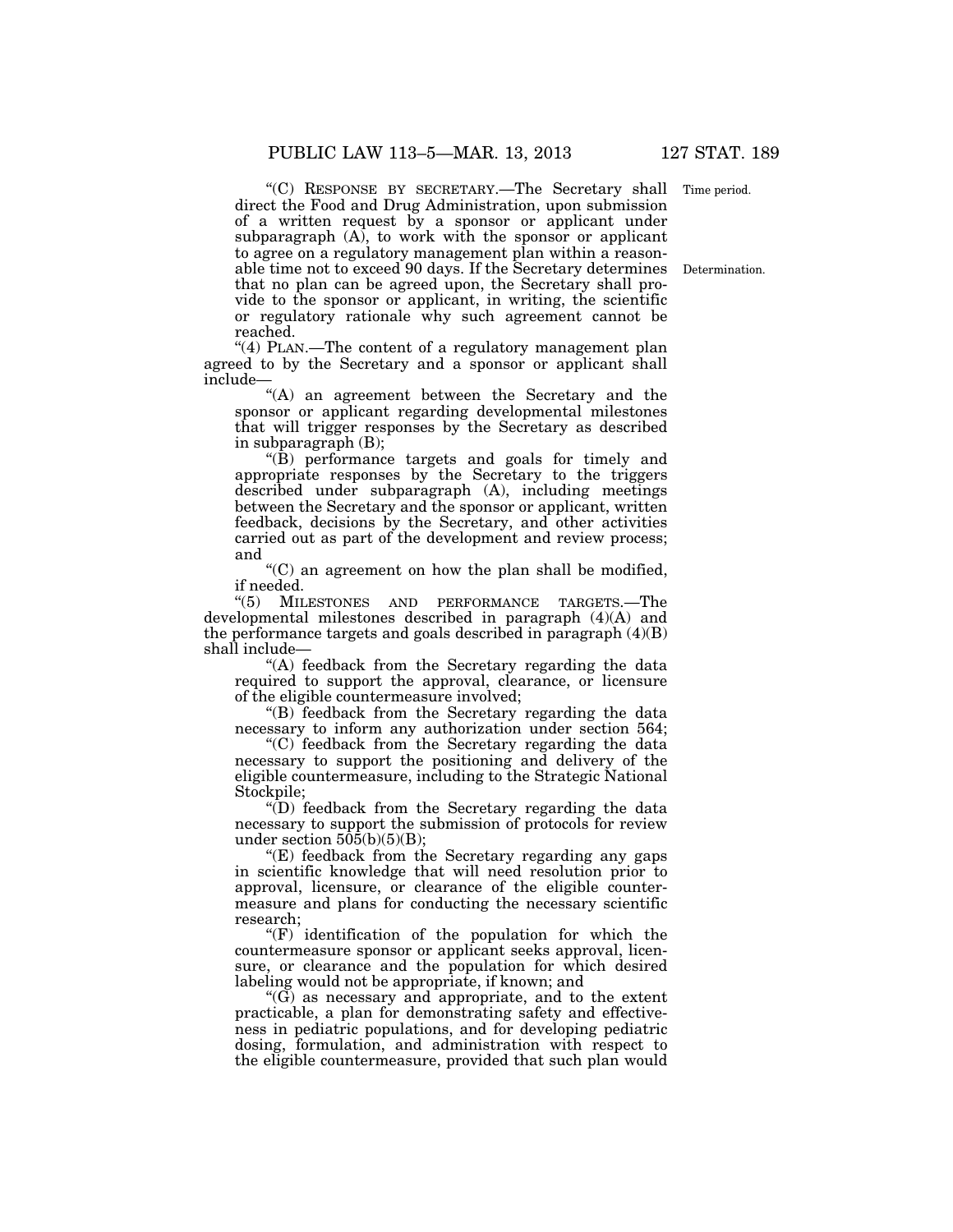not delay authorization under section 564, approval, licensure, or clearance for adults.

''(6) PRIORITIZATION.—

''(A) PLANS FOR SECURITY COUNTERMEASURES.—The Secretary shall establish regulatory management plans for all security countermeasures for which a request is submitted under paragraph (3)(A).

''(B) PLANS FOR OTHER ELIGIBLE COUNTERMEASURES.— The Secretary shall determine whether resources are available to establish regulatory management plans for eligible countermeasures that are not security countermeasures. If resources are available to establish regulatory management plans for eligible countermeasures that are not security countermeasures, and if resources are not available to establish regulatory management plans for all eligible countermeasures for which requests have been submitted, the Director of the Biomedical Advanced Research and Development Authority, in consultation with the Commissioner, shall prioritize which eligible countermeasures may receive regulatory management plans.''.

## **SEC. 306. REPORT.**

Section 565 of the Federal Food, Drug, and Cosmetic Act (21 U.S.C. 360bbb–4), as amended by section 305, is further amended by adding at the end the following:

''(g) ANNUAL REPORT.—Not later than 180 days after the date of enactment of this subsection, and annually thereafter, the Secretary shall make publicly available on the Web site of the Food and Drug Administration a report that details the countermeasure development and review activities of the Food and Drug Administration, including—

" $(1)$  with respect to the development of new tools, standards, and approaches to assess and evaluate countermeasures—

''(A) the identification of the priorities of the Food and Drug Administration and the progress made on such priorities; and

''(B) the identification of scientific gaps that impede the development, approval, licensure, or clearance of countermeasures for populations with special clinical needs, including children and pregnant women, and the progress made on resolving these challenges;

 $''(2)$  with respect to countermeasures for which a regulatory management plan has been agreed upon under subsection (f), the extent to which the performance targets and goals set forth in subsection  $(f)(4)(\overline{B})$  and the regulatory management plan have been met, including, for each such countermeasure—

''(A) whether the regulatory management plan was completed within the required timeframe, and the length of time taken to complete such plan;

''(B) whether the Secretary adhered to the timely and appropriate response times set forth in such plan; and

''(C) explanations for any failure to meet such performance targets and goals;

"(3) the number of regulatory teams established pursuant to subsection (b)(4), the number of products, classes of products, or technologies assigned to each such team, and the number

Public information. Web posting.

Determination.

Consultation. Prioritization.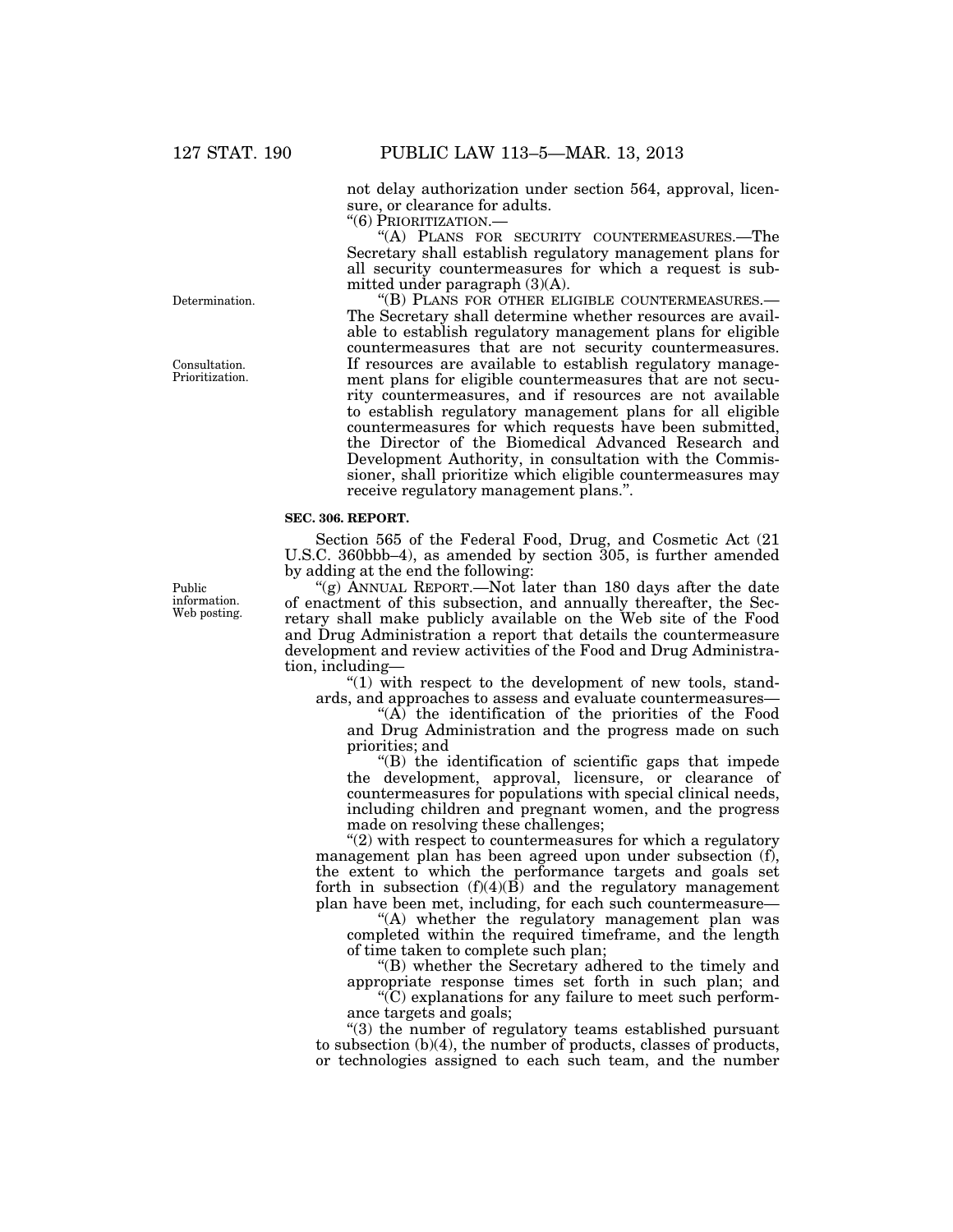of, type of, and any progress made as a result of consultations carried out under subsection  $(b)(4)(A)$ ;

''(4) an estimate of resources obligated to countermeasure development and regulatory assessment, including—

''(A) Center-specific objectives and accomplishments; and

''(B) the number of full-time equivalent employees of the Food and Drug Administration who directly support the review of countermeasures;

''(5) the number of countermeasure applications and submissions submitted, the number of countermeasures approved, licensed, or cleared, the status of remaining submitted applications and submissions, and the number of each type of authorization issued pursuant to section 564;

 $(6)$  the number of written requests for a regulatory management plan submitted under subsection  $(f)(3)(A)$ , the number of regulatory management plans developed, and the number of such plans developed for security countermeasures; and

 $\degree$ (7) the number, type, and frequency of meetings between the Food and Drug Administration and—

"(A) sponsors of a countermeasure as defined in subsection (a); or

''(B) another agency engaged in development or management of portfolios for such countermeasures, including the Centers for Disease Control and Prevention, the Biomedical Advanced Research and Development Authority, the National Institutes of Health, and the appropriate agencies of the Department of Defense.''.

#### **SEC. 307. PEDIATRIC MEDICAL COUNTERMEASURES.**

(a) PEDIATRIC STUDIES OF DRUGS.—Section 505A of the Federal Food, Drug, and Cosmetic Act (21 U.S.C. 355a) is amended—

(1) in subsection (d), by adding at the end the following:

''(5) CONSULTATION.—With respect to a drug that is a qualified countermeasure (as defined in section 319F–1 of the Public Health Service Act), a security countermeasure (as defined in section 319F–2 of the Public Health Service Act), or a qualified pandemic or epidemic product (as defined in section 319F– 3 of the Public Health Service Act), the Secretary shall solicit input from the Assistant Secretary for Preparedness and Response regarding the need for and, from the Director of the Biomedical Advanced Research and Development Authority regarding the conduct of, pediatric studies under this section."; and

Notification.

 $(2)$  in subsection  $(n)(1)$ , by adding at the end the following:

" $(C)$  For a drug that is a qualified countermeasure (as defined in section 319F–1 of the Public Health Service Act), a security countermeasure (as defined in section 319F–2 of the Public Health Service Act), or a qualified pandemic or epidemic product (as defined in section 319F– 3 of such Act), in addition to any action with respect to such drug under subparagraph  $(A)$  or  $(B)$ , the Secretary shall notify the Assistant Secretary for Preparedness and Response and the Director of the Biomedical Advanced Research and Development Authority of all pediatric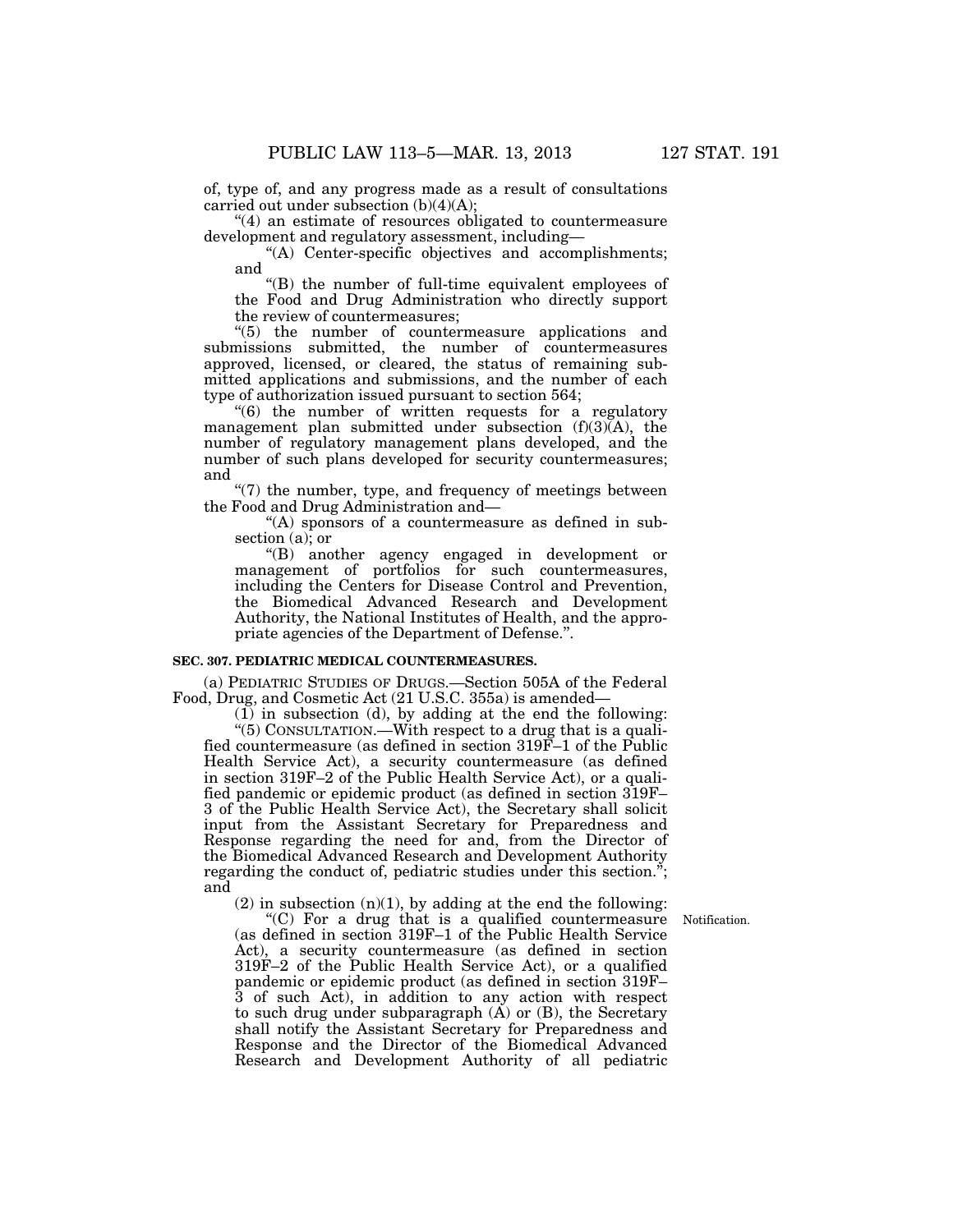studies in the written request issued by the Commissioner of Food and Drugs.''.

(b) ADDITION TO PRIORITY LIST CONSIDERATIONS.—Section 409I of the Public Health Service Act (42 U.S.C. 284m) is amended—

(1) by striking subsection  $(a)(2)$  and inserting the following: "(2) CONSIDERATION OF AVAILABLE INFORMATION.—In devel-

oping and prioritizing the list under paragraph (1), the Secretary—

''(A) shall consider—

''(i) therapeutic gaps in pediatrics that may include developmental pharmacology, pharmacogenetic determinants of drug response, metabolism of drugs and biologics in children, and pediatric clinical trials;

''(ii) particular pediatric diseases, disorders or conditions where more complete knowledge and testing of therapeutics, including drugs and biologics, may be beneficial in pediatric populations; and

"(iii) the adequacy of necessary infrastructure to conduct pediatric pharmacological research, including research networks and trained pediatric investigators; and

''(B) may consider the availability of qualified countermeasures (as defined in section 319F-1), security countermeasures (as defined in section 319F–2), and qualified pandemic or epidemic products (as defined in section 319F– 3) to address the needs of pediatric populations, in consultation with the Assistant Secretary for Preparedness and Response, consistent with the purposes of this section.''; and

(2) in subsection (b), by striking ''subsection (a)'' and inserting "paragraphs  $(1)$  and  $(2)(A)$  of subsection  $(a)$ ".

42 USC 284m–1.

Consultation.

(c) ADVICE AND RECOMMENDATIONS OF THE PEDIATRIC ADVISORY COMMITTEE REGARDING COUNTERMEASURES FOR PEDIATRIC POPU-LATIONS.—Subsection (b)(2) of section 14 of the Best Pharmaceuticals for Children Act (42 U.S.C. 284m note) is amended—

(1) in subparagraph (C), by striking the period and inserting "; and "; and

(2) by adding at the end the following:

''(D) the development of countermeasures (as defined in section 565(a) of the Federal Food, Drug, and Cosmetic Act) for pediatric populations.''.

## **TITLE IV—ACCELERATING MEDICAL COUNTERMEASURE ADVANCED RE-SEARCH AND DEVELOPMENT**

## **SEC. 401. BIOSHIELD.**

(a) PROCUREMENT OF COUNTERMEASURES.—Section 319F–2(c) of the Public Health Service Act (42 U.S.C. 247d–6b(c)) is amended—

 $(1)$  in paragraph  $(1)(B)(i)(III)(bb)$ , by striking "eight years" and inserting "10 years";

 $(2)$  in paragraph  $(2)(C)$ , by striking "the designated congressional committees (as defined in paragraph (10))" and inserting ''the appropriate committees of Congress'';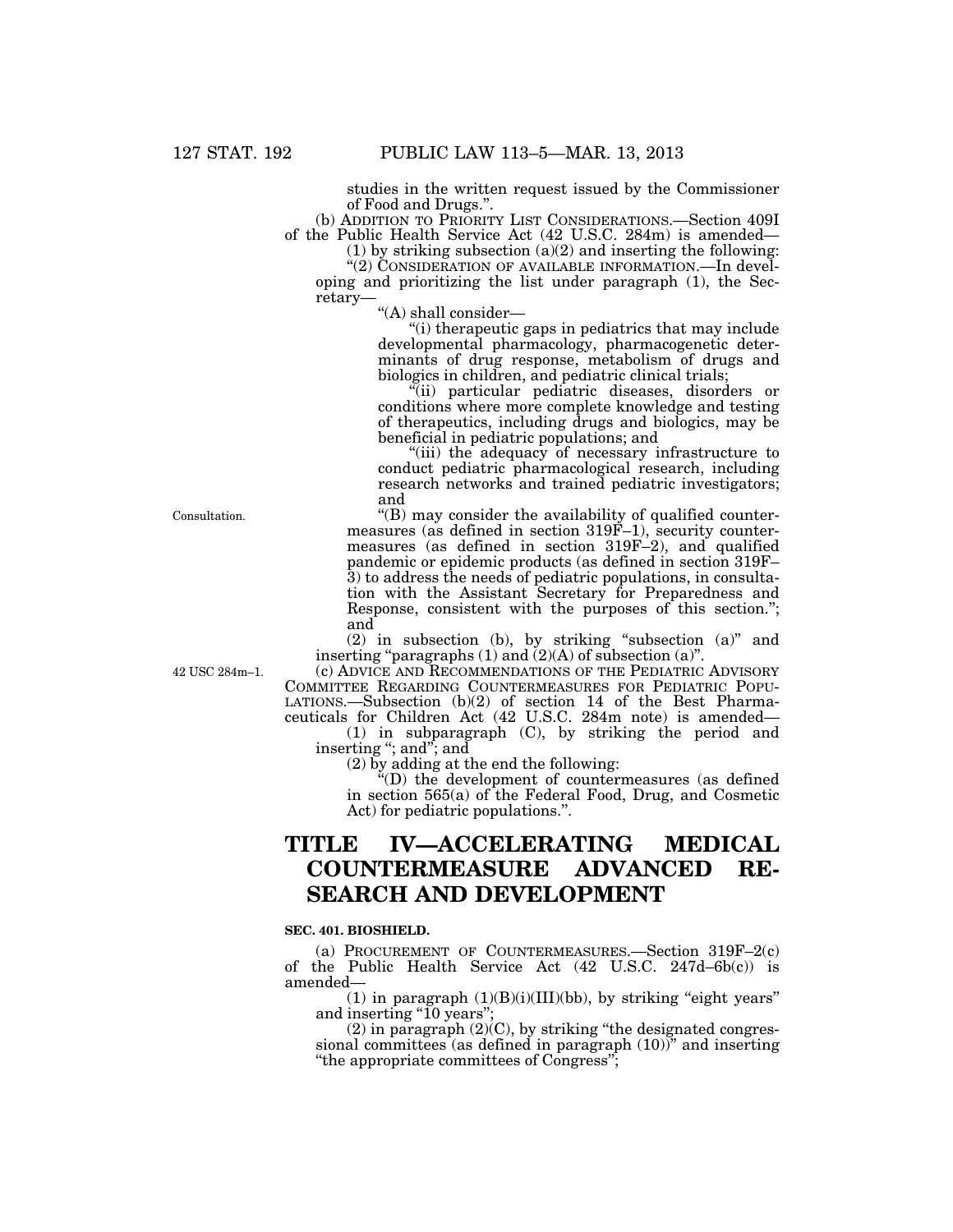$(3)$  in paragraph  $(5)(B)(ii)$ , by striking "eight years" and inserting "10 years";

 $(4)$  in subparagraph  $(C)$  of paragraph  $(6)$ —

(A) in the subparagraph heading, by striking ''DES-IGNATED CONGRESSIONAL COMMITTEES'' and inserting ''APPROPRIATE CONGRESSIONAL COMMITTEES''; and

(B) by striking ''the designated congressional committees'' and inserting ''the appropriate congressional committees''; and

 $(5)$  in paragraph  $(7)(C)$ 

 $(A)$  in clause  $(i)(I)$ , by inserting "including advanced" research and development," after "as may reasonably be required,'';

(B) in clause (ii)—

(i) in subclause (III), by striking "eight years" and inserting "10 years"; and

(ii) by striking subclause (IX) and inserting the following:

''(IX) CONTRACT TERMS.—The Secretary, in any contract for procurement under this section—

"(aa) may specify-

''(AA) the dosing and administration requirements for the countermeasure to be developed and procured;

''(BB) the amount of funding that will be dedicated by the Secretary for advanced research, development, and procurement of the countermeasure; and

''(CC) the specifications the countermeasure must meet to qualify for procurement under a contract under this section; and

''(bb) shall provide a clear statement of defined Government purpose limited to uses related to a security countermeasure, as defined in paragraph  $(\check{1})(B)$ ."; and

(C) by adding at the end the following:

"(viii) FLEXIBILITY.—In carrying out this section, the Secretary may, consistent with the applicable provisions of this section, enter into contracts and other agreements that are in the best interest of the Government in meeting identified security countermeasure needs, including with respect to reimbursement of the cost of advanced research and development as a reasonable, allowable, and allocable direct cost of the contract involved.''.

(b) REAUTHORIZATION OF THE SPECIAL RESERVE FUND.—Section 319F–2 of the Public Health Service Act (42 U.S.C. 247d–6b) is amended—

 $(1)$  in subsection  $(c)$ —

(A) by striking ''special reserve fund under paragraph (10)'' each place it appears and inserting ''special reserve fund as defined in subsection (h)''; and

(B) by striking paragraphs (9) and (10); and

(2) by adding at the end the following:

''(g) SPECIAL RESERVE FUND.—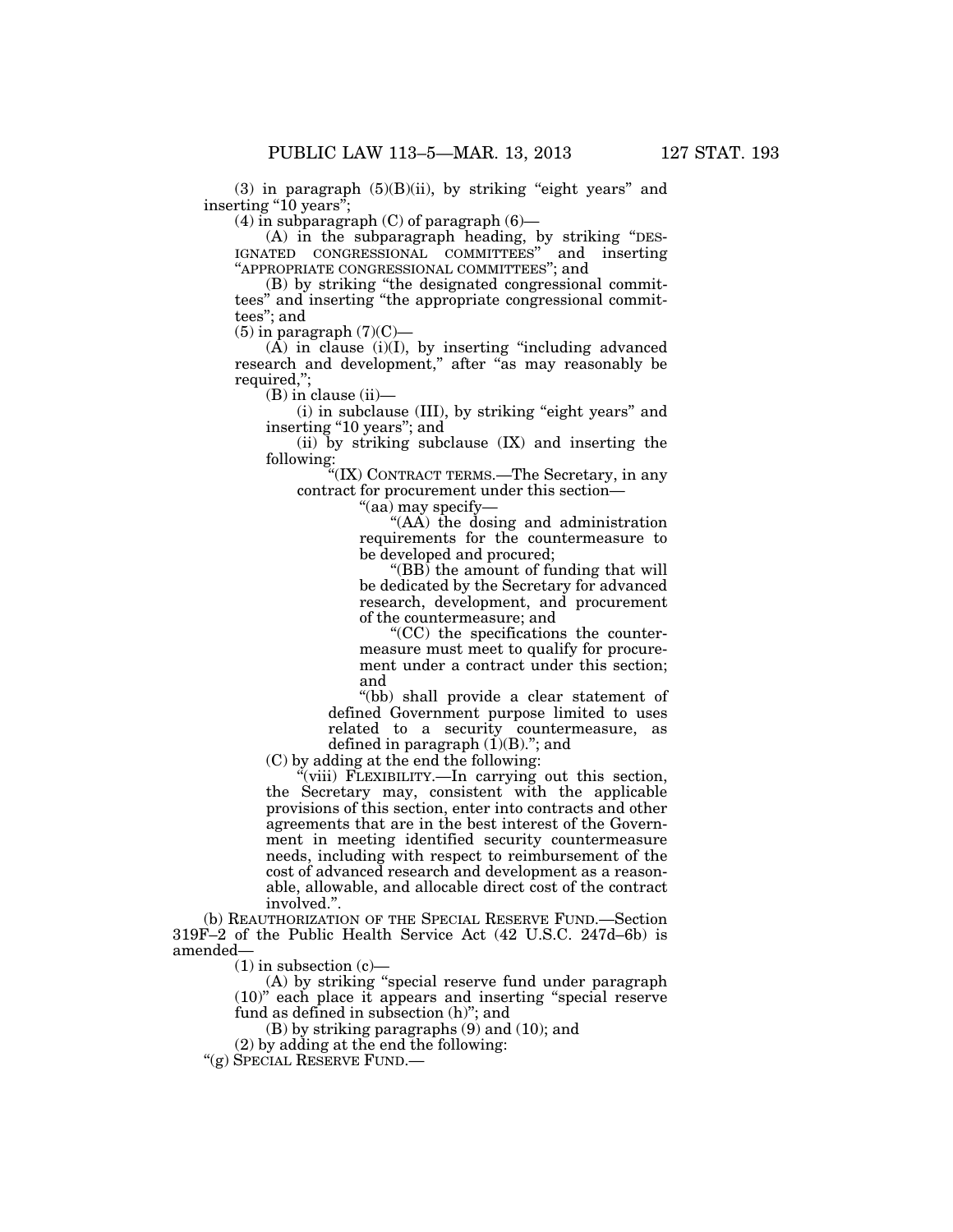''(1) AUTHORIZATION OF APPROPRIATIONS.—In addition to amounts appropriated to the special reserve fund prior to the date of the enactment of this subsection, there is authorized to be appropriated, for the procurement of security countermeasures under subsection (c) and for carrying out section 319L (relating to the Biomedical Advanced Research and Development Authority), \$2,800,000,000 for the period of fiscal years 2014 through 2018. Amounts appropriated pursuant to the preceding sentence are authorized to remain available until September 30, 2019.

"(2) USE OF SPECIAL RESERVE FUND FOR ADVANCED RESEARCH AND DEVELOPMENT.—The Secretary may utilize not more than 50 percent of the amounts authorized to be appropriated under paragraph (1) to carry out section 319L (related to the Biomedical Advanced Research and Development Authority). Amounts authorized to be appropriated under this subsection to carry out section 319L are in addition to amounts otherwise authorized to be appropriated to carry out such section.

"(3) RESTRICTIONS ON USE OF FUNDS.—Amounts in the special reserve fund shall not be used to pay costs other than payments made by the Secretary to a vendor for advanced development (under section 319L) or for procurement of a security countermeasure under subsection  $(c)(7)$ .

"(4) REPORT.—Not later than 30 days after any date on which the Secretary determines that the amount of funds in the special reserve fund available for procurement is less than \$1,500,000,000, the Secretary shall submit to the appropriate committees of Congress a report detailing the amount of such funds available for procurement and the impact such reduction in funding will have—

"(A) in meeting the security countermeasure needs identified under this section; and

''(B) on the annual Public Health Emergency Medical Countermeasures Enterprise and Strategy Implementation Plan (pursuant to section 2811(d)).

''(h) DEFINITIONS.—In this section:

"(1) The term 'advanced research and development' has the meaning given such term in section  $319L(a)$ .

"(2) The term 'special reserve fund' means the 'Biodefense Countermeasures' appropriations account, any appropriation made available pursuant to section 521(a) of the Homeland Security Act of 2002, and any appropriation made available pursuant to subsection  $(g)(1)$ .".

## **SEC. 402. BIOMEDICAL ADVANCED RESEARCH AND DEVELOPMENT AUTHORITY.**

(a) DUTIES.—Section 319L(c)(4) of the Public Health Service Act (42 U.S.C. 247d–7e(c)(4)) is amended—

(1) in subparagraph (B)(iii), by inserting ''(which may include advanced research and development for purposes of fulfilling requirements under the Federal Food, Drug, and Cosmetic Act or section 351 of this Act)" after "development"; and

 $(2)$  in subparagraph  $(D)(iii)$ , by striking "and vaccine manufacturing technologies'' and inserting ''vaccine-manufacturing

Determination. Procurement.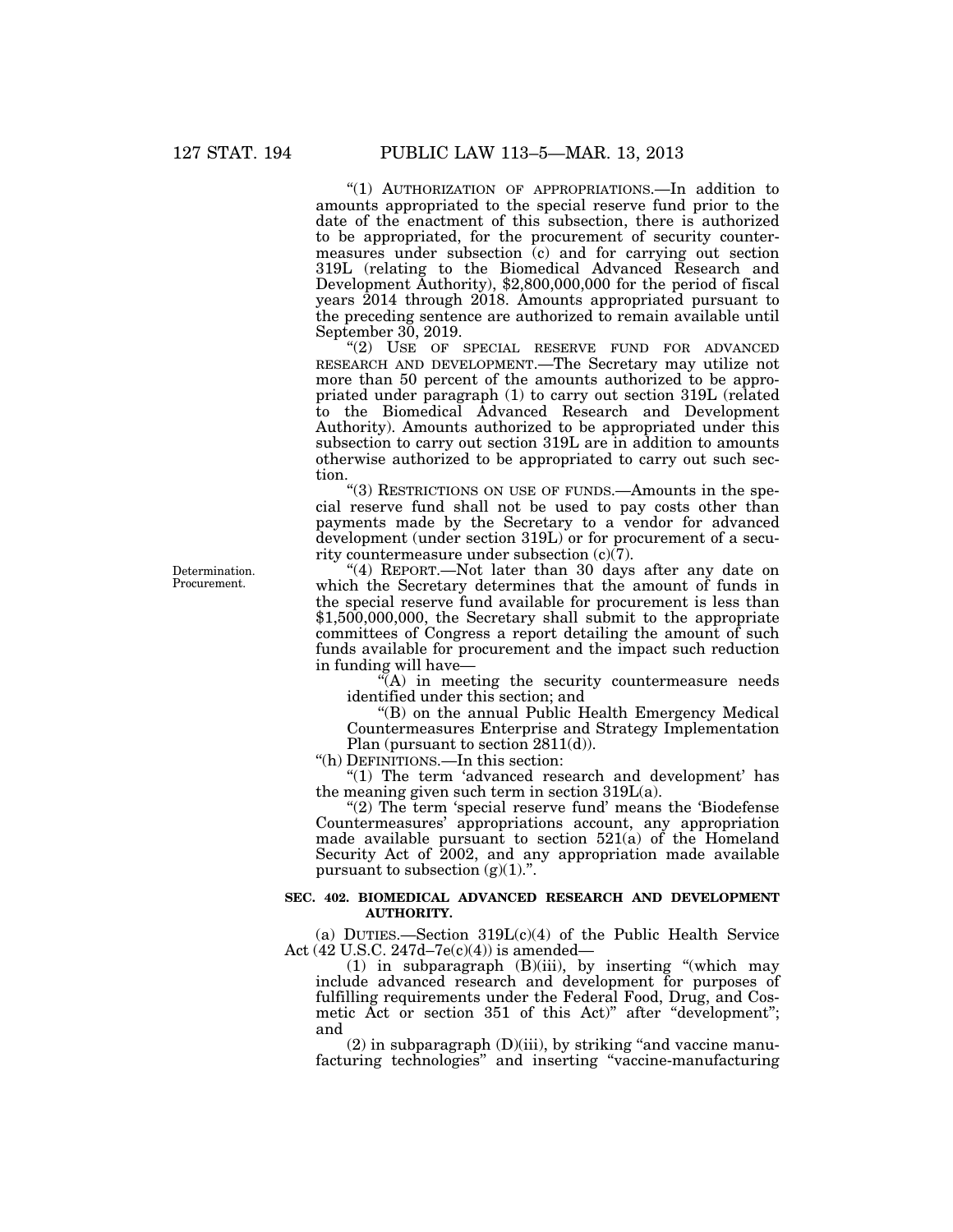technologies, dose-sparing technologies, efficacy-increasing technologies, and platform technologies''.

(b) TRANSACTION AUTHORITIES.—Section 319L(c)(5) of the Public Health Service Act  $(42 \text{ U.S.C. } 247 \text{d} - 7 \text{e}(\text{c})(5))$  is amended by adding at the end the following:

> ''(G) GOVERNMENT PURPOSE.—In awarding contracts, grants, and cooperative agreements under this section, the Secretary shall provide a clear statement of defined Government purpose related to activities included in subsection  $(a)(6)(\hat{B})$  for a qualified countermeasure or qualified pandemic or epidemic product.''.

(c) FUND.—Paragraph (2) of section 319L(d) of the Public Health Service Act  $(42 \text{ U.S.}\tilde{C} \cdot 247d-7e(d)(2))$  is amended to read as follows:

" $(2)$  FUNDING.—To carry out the purposes of this section, there is authorized to be appropriated to the Fund \$415,000,000 for each of fiscal years 2014 through 2018, such amounts to remain available until expended.''.

(d) CONTINUED INAPPLICABILITY OF CERTAIN PROVISIONS.—Section 319L(e)(1)(C) of the Public Health Service Act (42 U.S.C. 247d–  $7e(e)(1)(C)$  is amended by striking "7 years" and inserting "12 years''.

(e) EXTENSION OF LIMITED ANTITRUST EXEMPTION.—

(1) IN GENERAL.—Section 405(b) of the Pandemic and All-Hazards Preparedness Act (42 U.S.C. 247d–6a note) is amended by striking "6-year" and inserting "12-year".

(2) EFFECTIVE DATE.—This subsection shall take effect as 42 USC 247d–6a if enacted on December 17, 2012.

(f) INDEPENDENT EVALUATION.—Section 319L of the Public Health Service Act (42 U.S.C. 247d–7e) is amended by adding at the end the following:

''(f) INDEPENDENT EVALUATION.—

"(1) IN GENERAL.—Not later than 180 days after the date of enactment of this subsection, the Comptroller General of the United States shall conduct an independent evaluation of the activities carried out to facilitate flexible manufacturing capacity pursuant to this section. Deadline.

"(2) REPORT.—Not later than 1 year after the date of enactment of this subsection, the Comptroller General of the United States shall submit to the appropriate committees of Congress a report concerning the results of the evaluation conducted under paragraph  $(1)$ . Such report shall review and assess—

''(A) the extent to which flexible manufacturing capacity under this section is dedicated to chemical, biological, radiological, and nuclear threats;

''(B) the activities supported by flexible manufacturing initiatives; and

 $C$ ) the ability of flexible manufacturing activities carried out under this section to—

''(i) secure and leverage leading technical expertise with respect to countermeasure advanced research, development, and manufacturing processes; and

''(ii) meet the surge manufacturing capacity needs presented by novel and emerging threats, including chemical, biological, radiological, and nuclear agents.''. (g) DEFINITIONS.—

Review. Assessment.

note.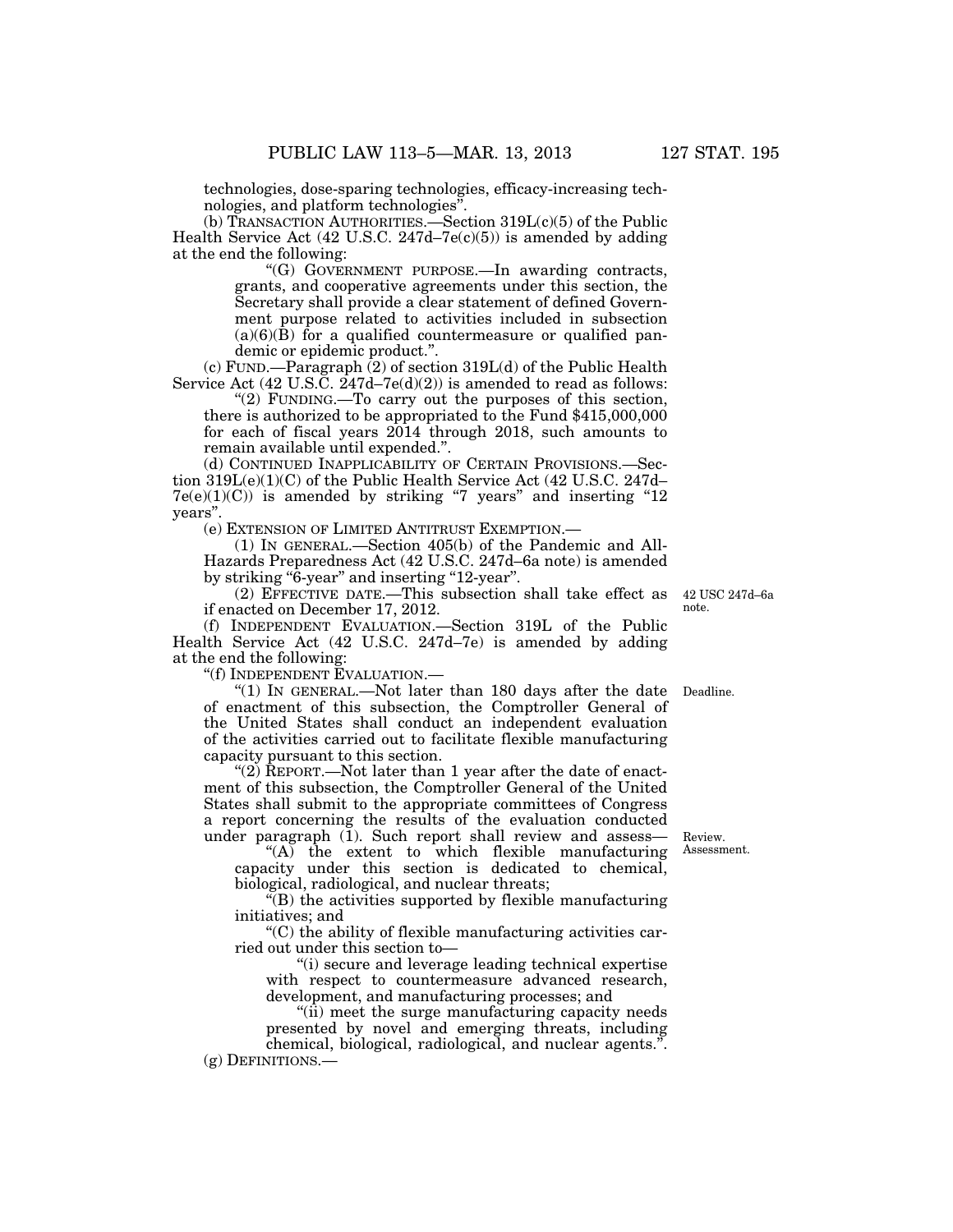(1) QUALIFIED COUNTERMEASURE.—Section  $319F-1(a)(2)(A)$ of the Public Health Service Act  $(42 \text{ U.S.C. } 247d - 6a(a)(2)(A))$ is amended—

(A) in the matter preceding clause (i), by striking ''to— " and inserting "-"

(B) in clause (i)—

(i) by striking ''diagnose'' and inserting ''to diagnose''; and

 $(iii)$  by striking "; or" and inserting a semicolon;  $(C)$  in clause  $(ii)$ —

(i) by striking ''diagnose'' and inserting ''to diagnose''; and

(ii) by striking the period at the end and inserting ''; or''; and

(D) by adding at the end the following:

"(iii) is a product or technology intended to enhance the use or effect of a drug, biological product, or device described in clause (i) or (ii).''.

(2) QUALIFIED PANDEMIC OR EPIDEMIC PRODUCT.—Section 319F–3(i)(7)(A) of the Public Health Service Act (42 U.S.C.  $247d - 6d(i)(7)(A)$  is amended—

(A) in clause (i)(II), by striking "; or" and inserting  $\ldots$ "

(B) in clause (ii), by striking ''; and'' and inserting ''; or''; and

(C) by adding at the end the following:

 $\ddot{H}$ (iii) a product or technology intended to enhance the use or effect of a drug, biological product, or device described in clause (i) or  $(ii)$ ; and".

(3) TECHNICAL AMENDMENTS.—Section 319F–3(i) of the Public Health Service Act (42 U.S.C. 247d–6d(i)) is amended—

(A) in paragraph  $(1)(C)$ , by inserting ", 564A, or 564B" after " $564$ "; and

(B) in paragraph  $(7)(B)(iii)$ , by inserting ", 564A, or 564B'' after ''564''.

## **SEC. 403. STRATEGIC NATIONAL STOCKPILE.**

Section 319F–2 of the Public Health Service Act (42 U.S.C. 247d–6b) is amended—

 $(1)$  in subsection  $(a)$ —

 $(A)$  in paragraph  $(1)$ —

(i) by inserting ''consistent with section 2811'' before ''by the Secretary to be appropriate''; and

(ii) by inserting before the period at the end of the second sentence the following: ''and shall submit such review annually to the appropriate congressional committees of jurisdiction to the extent that disclosure of such information does not compromise national security''; and

 $(B)$  in paragraph  $(2)(D)$ , by inserting before the semicolon at the end the following: ''and that the potential depletion of countermeasures currently in the stockpile is identified and appropriately addressed, including through necessary replenishment''; and

(2) in subsection  $(f)(1)$ , by striking "\$640,000,000 for fiscal year 2002, and such sums as may be necessary for each of

Review. Deadline.